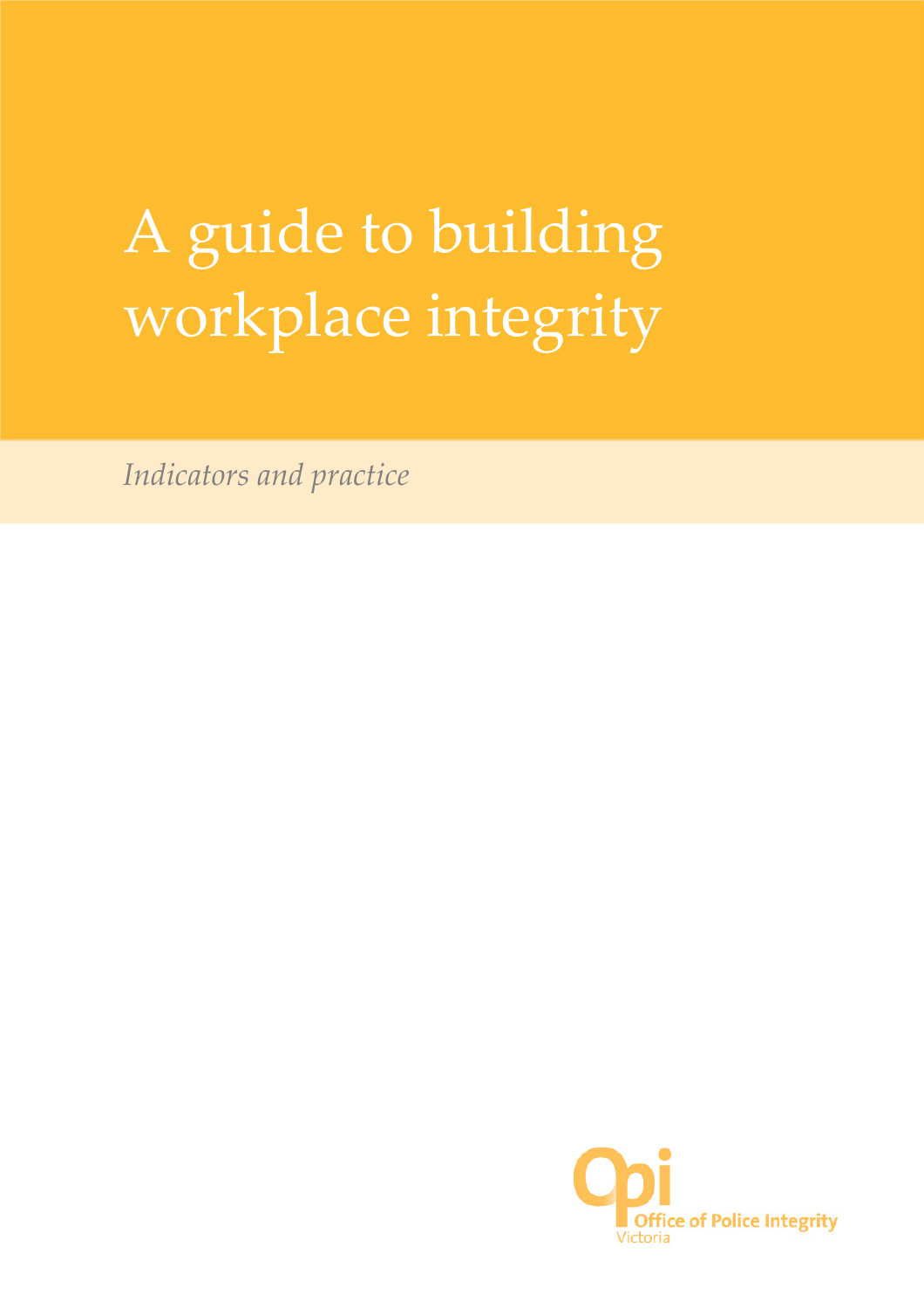The Prevention and Education Unit of the Office of Police Integrity has produced this publication. Other types of publications available are:

#### Research Papers

Research papers are the product of rigorous research or review of a relevant aspect of policing or criminology. They provide information to support informed decisionmaking within policing and oversight agencies. OPI conducts research both independently and cooperatively with other institutions.

#### Discussion Papers

Discussion papers present a range of perspectives on a relevant policing issue. Often, they present some exploratory research or provide general background to a particular issue.

#### Fact Sheets

OPI's Fact Sheets provide Victoria Police members and the Victorian Community with accurate, practical information about rights and responsibilities, the role of OPI, and preventing corruption and misconduct.

#### **Toolkits**

Toolkits are practical materials, such as this guide, designed to assist police in their day-to-day roles.

The Office of Police Integrity is working with Victoria Police to ensure the highest professional and ethical standards are maintained. In addition to its practical application, the material contained in this guide can be used to educate staff and generate discussion about ethical conduct, leadership, and integrity within the organisation.

#### Office of Police Integrity

Level 3, South Tower 459 Collins St Melbourne VIC 3000

Phone 03 8635 6188 Fax 03 8635 6185 Toll Free 1800 818 387 Email opi@opi.vic.gov.au www.opi.vic.gov.au

#### December 2009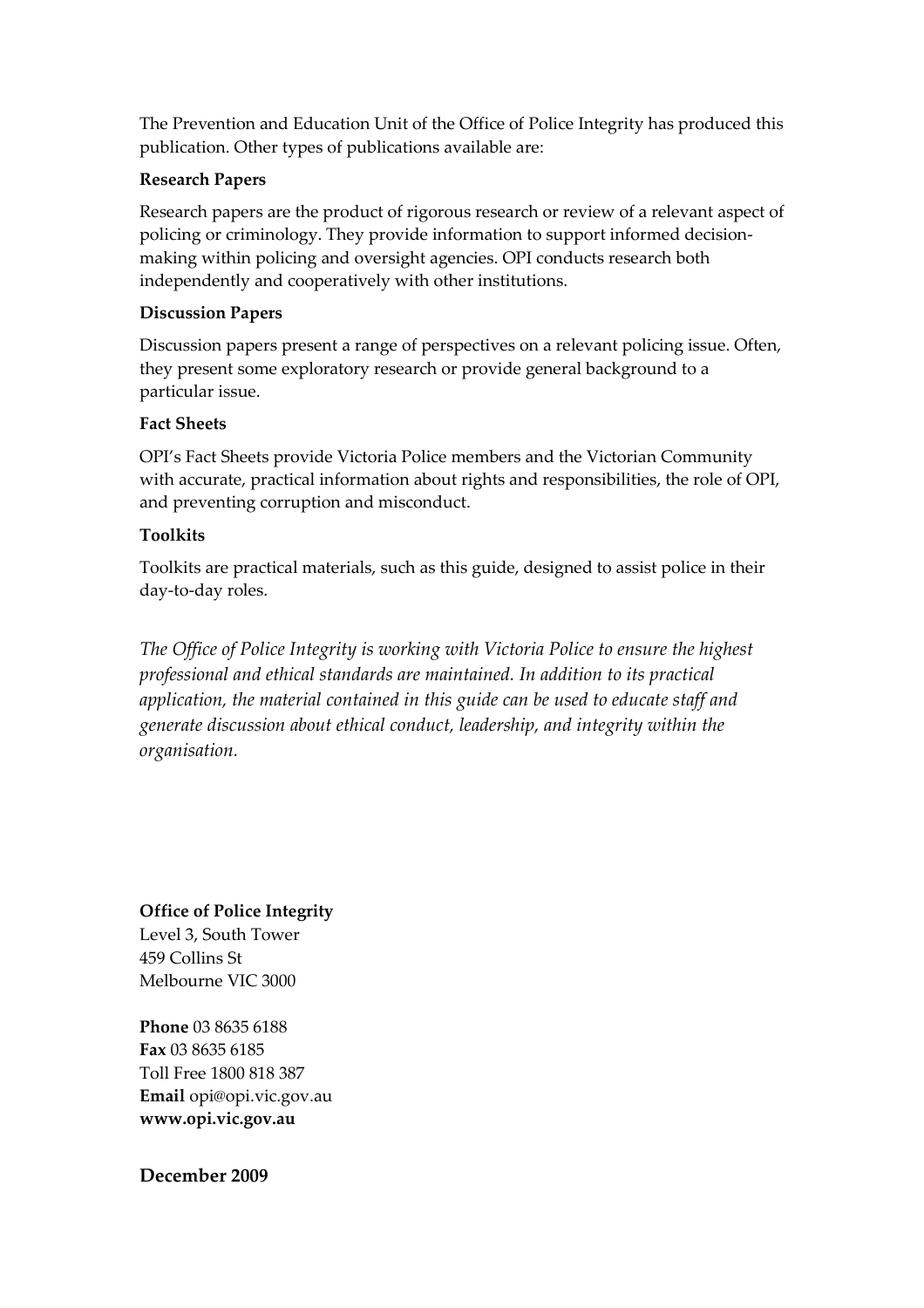# Contents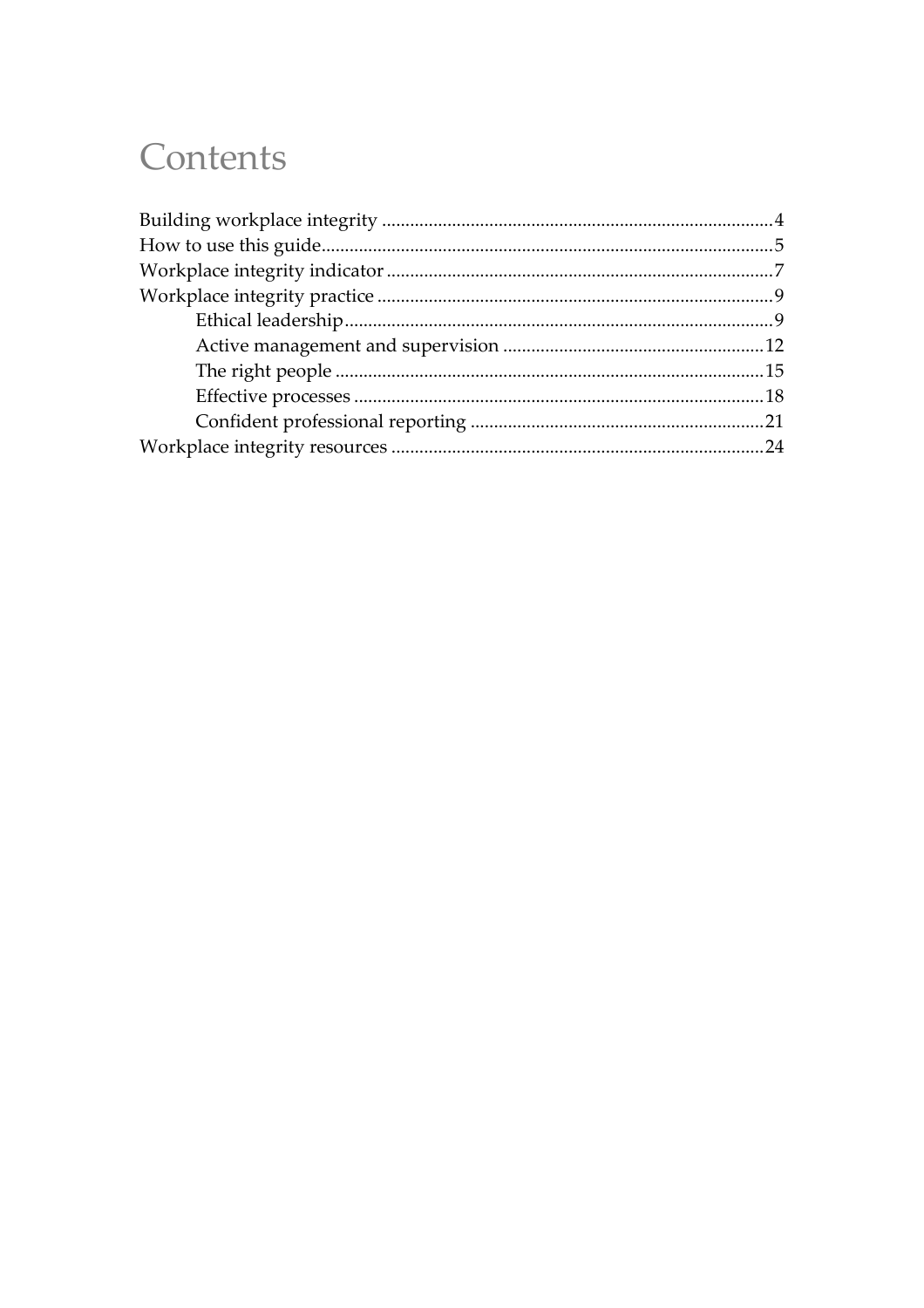# Building workplace integrity

Building workplace integrity involves developing and maintaining a professional and respectful workplace. It involves ethical leadership, active management and supervision, the right people, effective processes and confident professional reporting.

In essence, building workplace integrity is about creating a workplace that fosters the development of high professional standards, and demonstrates the values of the organisation.

An ethical and professional workplace is the best safeguard against risks to integrity, including improper conduct, misconduct and corruption. With this in mind, this guide has been developed to help Victoria Police strengthen its workplace integrity. It will assist Victoria Police to:

- assess the management of workplaces
- identify particular strengths and weaknesses in current practice
- implement practical strategies to build and sustain workplace integrity.

We would like to acknowledge the assistance of Victoria Police members of the Police Reform Advisory Group in developing this guide, which is based on a public sector resource produced by the Western Australian Corruption and Crime Commission.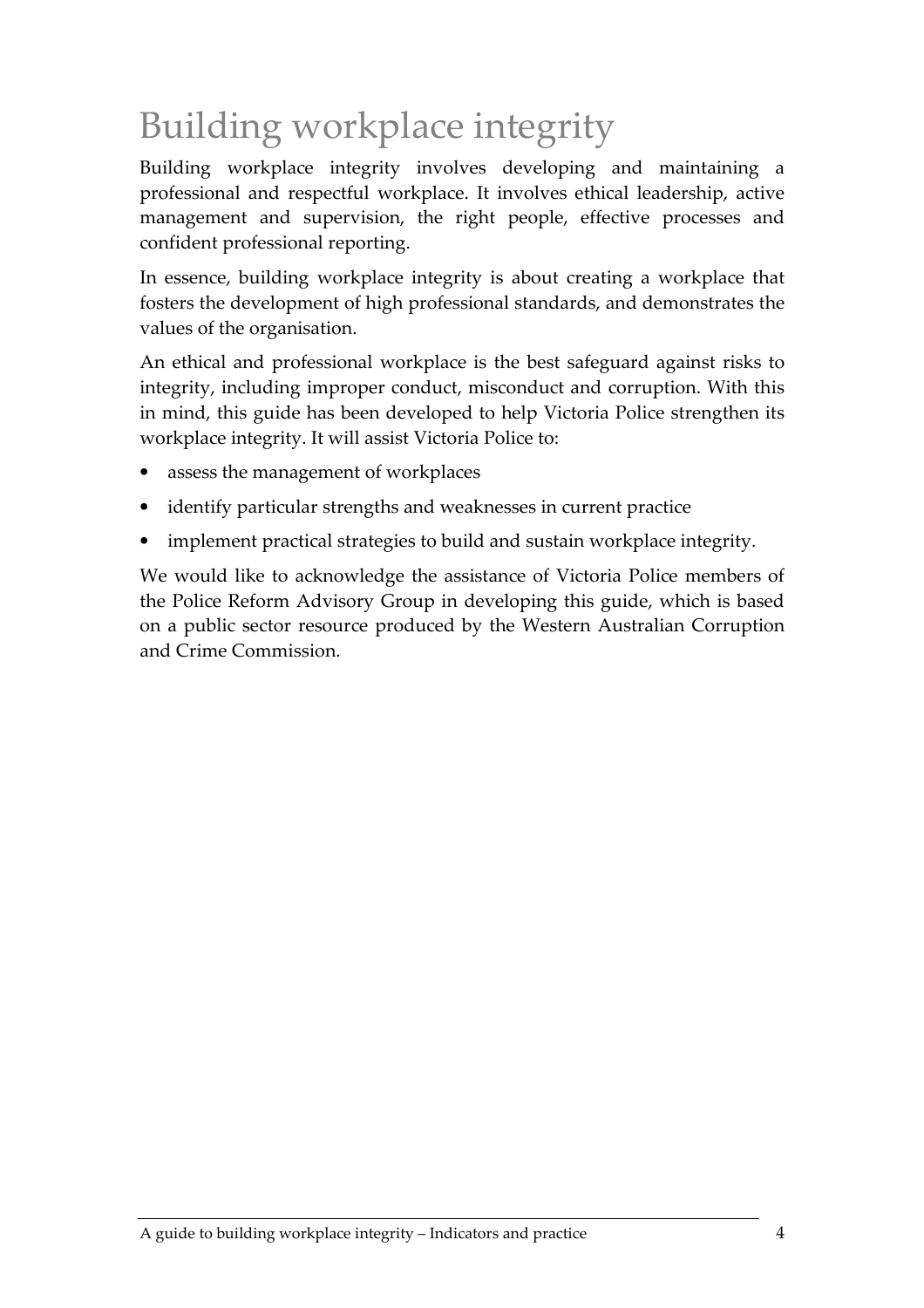# How to use this guide

Managers and staff are responsible for the integrity of their workplaces. However, managers and supervisors play an important role in shaping the ethical health of a workplace, and setting the right tone for staff. They work closely with staff and manage their performance and development. Managers are best placed to identify any current or potential integrity concerns and to proactively manage these in the workplace.

This guide has been designed specifically for managers or members of the police service area management team (Inspectors, Senior Sergeants, Sergeants and leading Senior Constables who may be acting or performing management duties). It aims to help managers consider the ethical and professional standards of their workplace and to strengthen workplace integrity.

As a manager, you can use this toolkit to assess and monitor workplace integrity. For example, you may want to assess the capacity of your station or unit to identify and manage misconduct risks, and then monitor this capacity by conducting regular assessments over time. Integrity monitoring may occur as part of the business planning of your team or unit (ie annual monitoring) or in response to changes to the workplace or team – such as changes in staffing or work demands.

This toolkit is structured around the assessment of five key areas considered fundamental to building ethical health:

- Ethical leadership: the extent to which managers lead by example and create a professional working environment for staff.
- Active management and supervision: the extent to which managers take responsibility for the team, and actively manage work performance.
- The right people: the extent to which staff carry out their duties in accordance with the organisation's expectations of them.
- Effective processes: the extent to which risk management processes exist in the workplace, and are complied with by staff.
- Confident professional reporting: the extent to which internal reporting facilitates early detection and contributes to the continuous improvement of the organisation.

These five key areas are interrelated. When a workplace performs well in each, it indicates strong capacity to identify and manage integrity related issues.

The Workplace Integrity Indicator consists of 25 statements divided into the five key areas. This section asks you to think about your workplace – in particular, the way you manage staff and their performance and development, and the way your staff undertake their duties.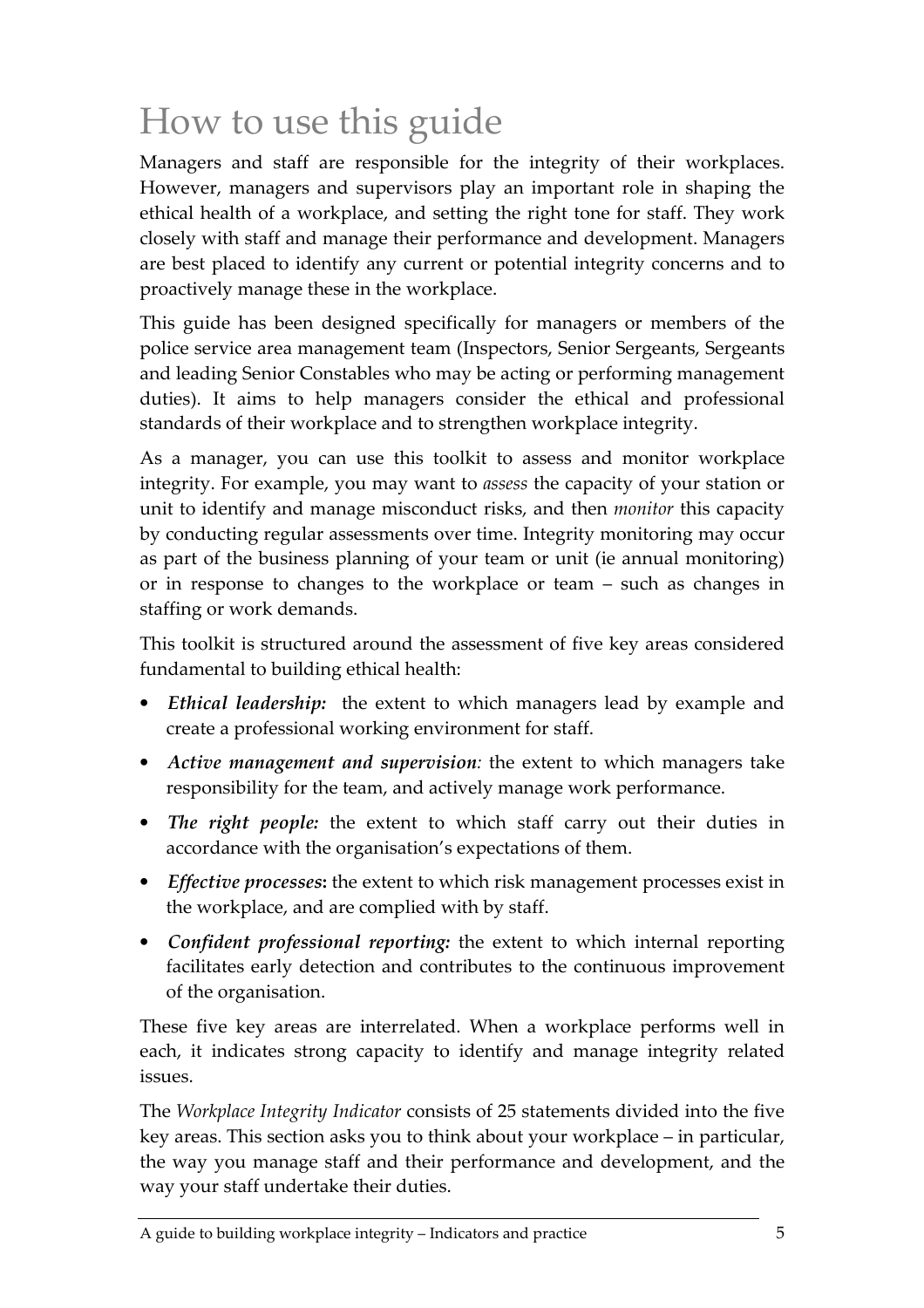To assess the integrity of your workplace, indicate your level of agreement with each of the 25 statements on the five-point scale – from (1) strongly disagree to (5) strongly agree. Once completed, you will have a useful indication of your current workplace strengths. You will be able to identify workplace areas that need attention.

In the Workplace Integrity Practice section, you are provided with some practical suggestions for achieving good practice within your workplace. It is important to note that the strategies recommended are not an exhaustive list. You may have some other ideas for improving workplace integrity or be guided by the material referred to in the Workplace Integrity Resources section.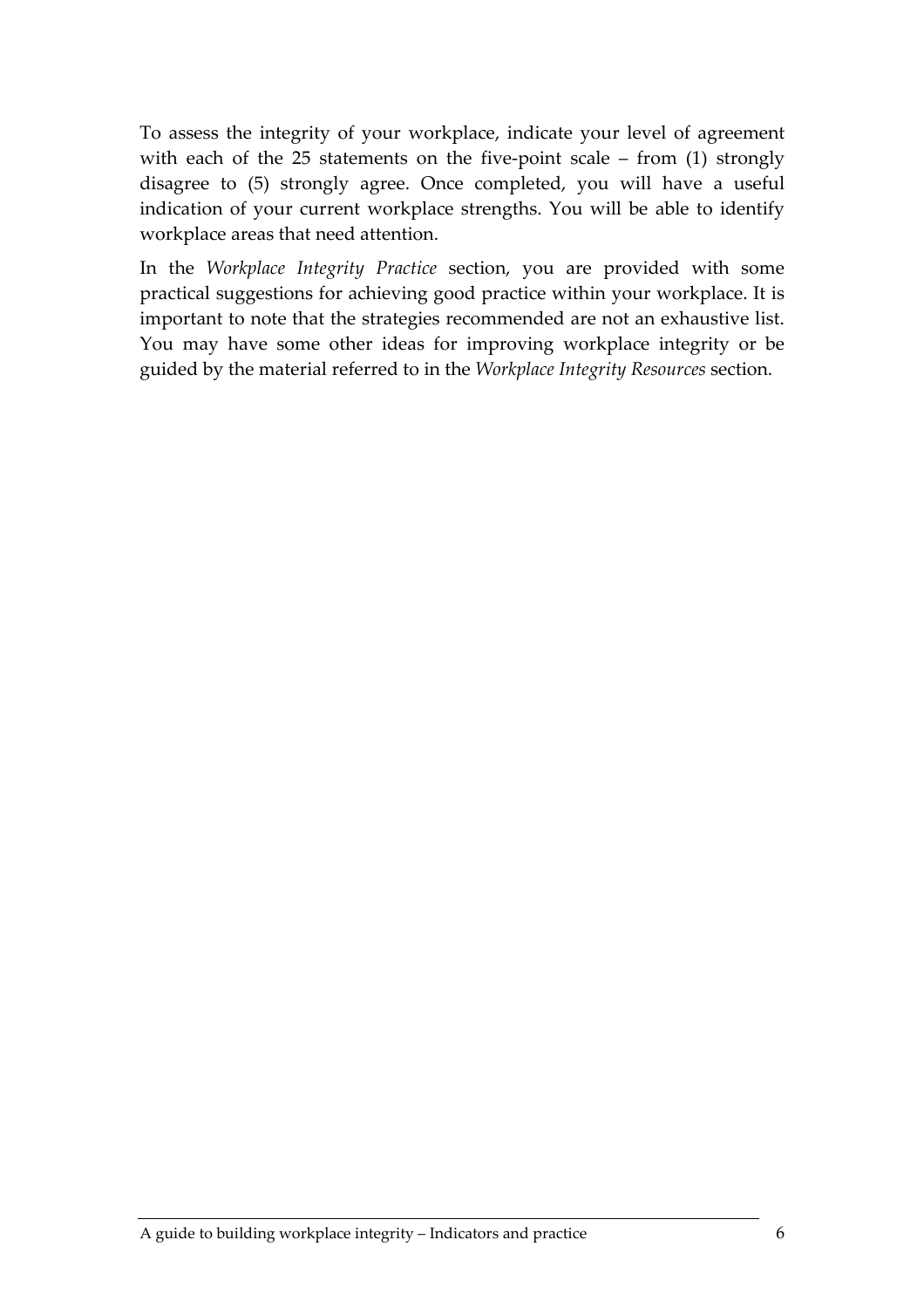# Workplace integrity indicator

Please indicate the extent to which you agree with the following statements. The next section of this guide provides some practical suggestions for strengthening workplace integrity in each of these core areas.

|                                                                                                                                                                          | Strongly<br>disagree |                |   | Strongly<br>agree       |   | Comments |
|--------------------------------------------------------------------------------------------------------------------------------------------------------------------------|----------------------|----------------|---|-------------------------|---|----------|
| <b>Ethical leadership</b>                                                                                                                                                |                      |                |   |                         |   |          |
| My values are consistent with the<br>organisational values of integrity, leadership,<br>flexibility, respect, support and<br>professionalism.                            | $\mathbf{1}$         | $\overline{2}$ | 3 | $\overline{4}$          | 5 |          |
| I am a positive role model who acts with<br>integrity and professionalism.                                                                                               | $\mathbf{1}$         | $\overline{2}$ | 3 | $\overline{4}$          | 5 |          |
| I communicate the importance of professional<br>and ethical conduct to my staff.                                                                                         | $\mathbf{1}$         | $\overline{2}$ | 3 | $\overline{4}$          | 5 |          |
| I have the confidence and trust of my staff.                                                                                                                             | 1                    | $\overline{2}$ | 3 | $\overline{4}$          | 5 |          |
| My influence contributes to a professional<br>working environment.                                                                                                       | $\mathbf{1}$         | $\overline{2}$ | 3 | $\overline{4}$          | 5 |          |
| Active management and supervision                                                                                                                                        |                      |                |   |                         |   |          |
| I take responsibility for the performance of<br>my team.                                                                                                                 | $\mathbf{1}$         | $\overline{2}$ | 3 | $\overline{4}$          | 5 |          |
| I use the people management resources<br>available to me to manage staff.                                                                                                | $\mathbf{1}$         | $\overline{2}$ | 3 | $\overline{4}$          | 5 |          |
| I know my staff, what they do, and how they<br>do it.                                                                                                                    | $\mathbf{1}$         | $\overline{2}$ | 3 | $\overline{4}$          | 5 |          |
| I actively manage work performance issues as<br>they arise.                                                                                                              | $\mathbf{1}$         | $\overline{2}$ | 3 | $\overline{4}$          | 5 |          |
| I support the continuous improvement of my<br>staff.                                                                                                                     | $\mathbf{1}$         | $\overline{2}$ | 3 | $\overline{4}$          | 5 |          |
| The right people                                                                                                                                                         |                      |                |   |                         |   |          |
| My staff demonstrate the organisational<br>values of integrity, leadership, flexibility,<br>respect, support and professionalism.                                        | $\mathbf{1}$         | $\overline{2}$ | 3 | $\overline{\mathbf{4}}$ | 5 |          |
| My staff are committed to achieving team and<br>organisational goals in a professional way.                                                                              | $\mathbf{1}$         | $\overline{2}$ | 3 | $\overline{4}$          | 5 |          |
| My staff know what constitutes proper and<br>improper conduct as a member of the<br>organisation.                                                                        | 1                    | $\overline{2}$ | 3 | $\overline{\mathbf{4}}$ | 5 |          |
| My staff act to prevent misconduct and<br>improper behaviour.                                                                                                            | $\mathbf{1}$         | $\overline{2}$ | 3 | $\overline{4}$          | 5 |          |
| My staff understand shared responsibility in<br>the workplace: they feel valued and<br>supported by Victoria Police, and in turn,<br>value and support the organisation. | $\mathbf{1}$         | $\overline{2}$ | 3 | 4                       | 5 |          |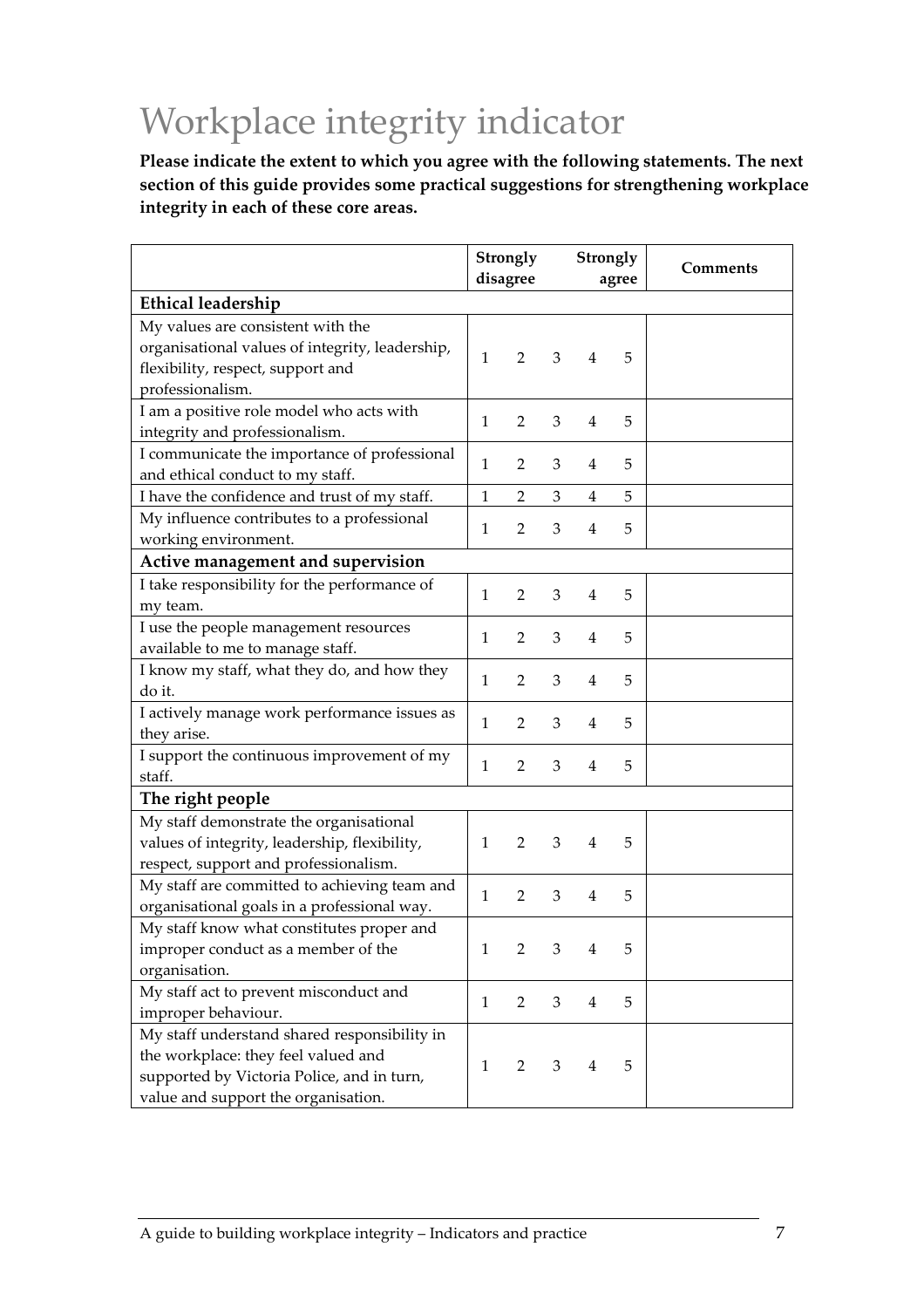|                                                 | Strongly     |                |   | Strongly       |       | Comments |
|-------------------------------------------------|--------------|----------------|---|----------------|-------|----------|
|                                                 | disagree     |                |   |                | agree |          |
| <b>Effective processes</b>                      |              |                |   |                |       |          |
| My workplace has effective systems and          |              |                |   |                |       |          |
| processes in place to identify and manage       | 1            | 2              | 3 | $\overline{4}$ | 5     |          |
| ethical risks.                                  |              |                |   |                |       |          |
| I communicate to staff the ethical risks within | $\mathbf{1}$ | $\overline{2}$ | 3 | $\overline{4}$ | 5     |          |
| my workplace.                                   |              |                |   |                |       |          |
| Specific processes exist for those areas within |              |                |   |                |       |          |
| my workplace that are associated with a high    | $\mathbf{1}$ | $\overline{2}$ | 3 | 4              | 5     |          |
| risk of misconduct and corruption.              |              |                |   |                |       |          |
| I monitor staff compliance to workplace         | 1            | $\overline{2}$ | 3 | $\overline{4}$ | 5     |          |
| policies and processes.                         |              |                |   |                |       |          |
| Integrity and ethics are part of all education, | $\mathbf{1}$ | $\mathcal{L}$  | 3 | $\overline{4}$ | 5     |          |
| training and practice in my workplace.          |              |                |   |                |       |          |
| Confident professional reporting                |              |                |   |                |       |          |
| I encourage professional reporting in the       | $\mathbf{1}$ | $\overline{2}$ | 3 | $\overline{4}$ | 5     |          |
| workplace.                                      |              |                |   |                |       |          |
| My staff act on their obligation to report      | $\mathbf{1}$ | $\overline{2}$ | 3 | $\overline{4}$ | 5     |          |
| serious misconduct and corruption.              |              |                |   |                |       |          |
| My staff can make reports without fear of       |              |                |   |                |       |          |
| harassment, victimisation and reprisals in the  | $\mathbf{1}$ | 2              | 3 | $\overline{4}$ | 5     |          |
| workplace.                                      |              |                |   |                |       |          |
| I act on complaints of serious misconduct and   | $\mathbf{1}$ | $\overline{2}$ | 3 | $\overline{4}$ | 5     |          |
| corruption when reported.                       |              |                |   |                |       |          |
| I take an interest in the health and wellbeing  | 1            | $\overline{2}$ | 3 | $\overline{4}$ | 5     |          |
| of members who make professional reports.       |              |                |   |                |       |          |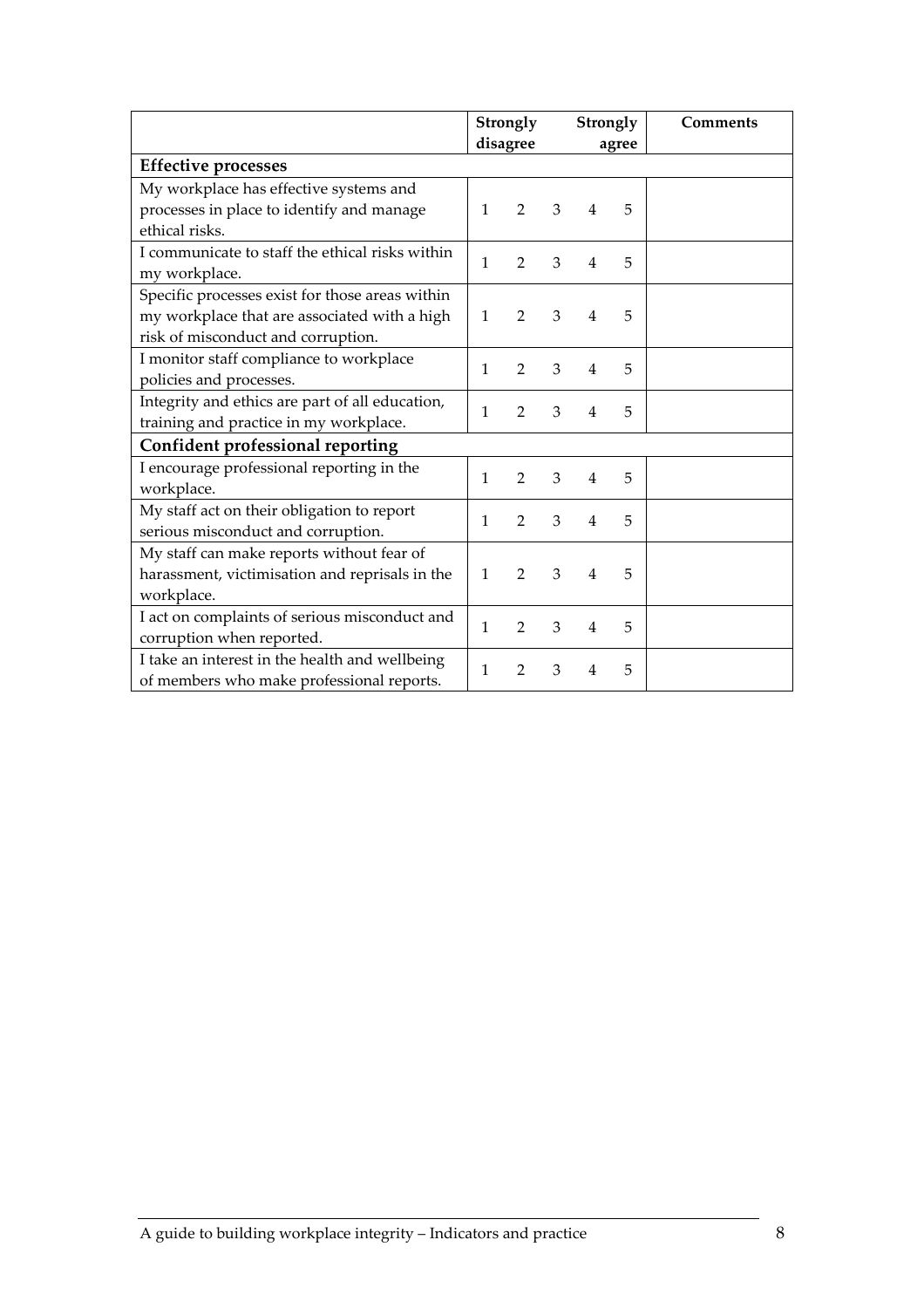# Workplace integrity practice

# Ethical leadership

Ask yourself - Am I an ethical and professional leader? Is my leadership consistent with the expectations of Victoria Police?

# Achieving good practice

Managers demonstrate integrity and professionalism, and serve as important role models in the organisation. Managers lead by example and take responsibility for building a professional and respectful workplace. They are motivated by public rather than private interests, and inspire a willingness in others to act ethically. Managers understand the strategic benefits of workplace integrity – and its relevance to the organisation's capacity to achieve its objectives, to resist misconduct, and to retain quality people. Professional managers enjoy the trust and confidence of staff.

### Lead by example

The ethical tone of a workplace must start at the top with managers taking responsibility for building a professional and respectful workplace. Managers must not only communicate clear messages about ethical conduct and integrity, but they must also model and demonstrate those very behaviours expected of staff. Demonstrating commitment to the values and goals of the organisation is consistent with professional leadership.

#### Set clear expectations

Set clear expectations at your first meeting with new staff. During induction, managers should clearly define the duties, expectations, professional standards, and responsibilities of staff. They should also reinforce the practical application of organisational documents such as the code of conduct, organisational values, and the charter of human rights and responsibilities. In other words, how these documents inform and guide behaviour in the workplace.

### Applying values and human rights

Managers have an important role to play in helping members understand how the organisational values and the Charter of Human Rights and Responsibilities inform appropriate behaviours and responses in the organisation. Educate staff about what it means and what is expected to act in accordance with these principles. For example: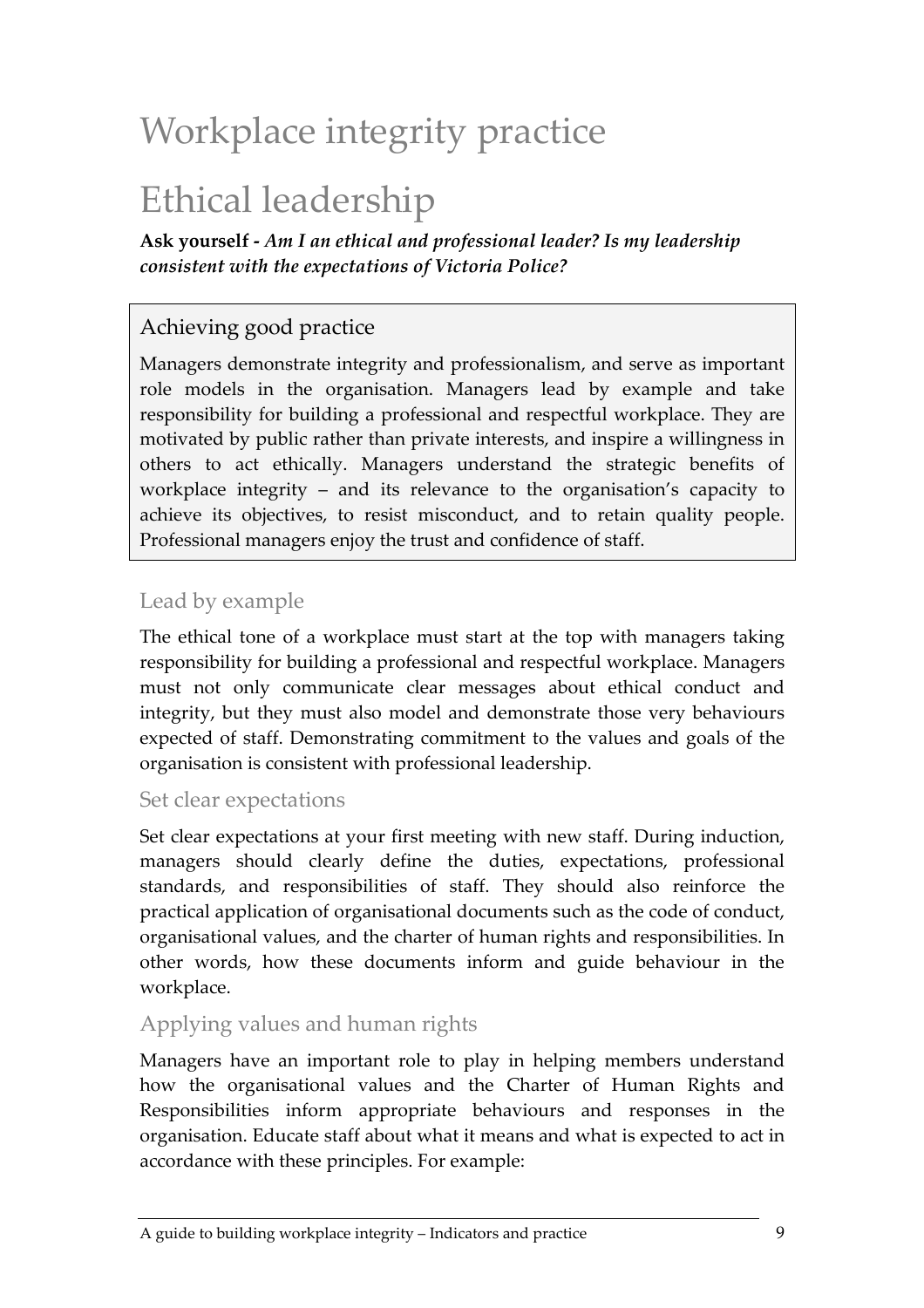- Organisational values: to act with honesty, fairness and impartiality (integrity), to have the courage to raise integrity concerns (leadership), to support workplace changes in the interest of continuous improvement (flexibility), to be considerate of others (respect), to assist colleagues (support) and to provide high standards of service to the community (professionalism).
- Human rights: to treat people with respect and dignity in your interactions with them, to treat victims with care and compassion, to use the minimum amount of force necessary, to treat people in police custody humanely, to ensure that people have access to appropriate medical treatment if required, and to use your authority impartially, fairly and in accordance with the law.

#### Make confident decisions

Ethical leadership is characterised by transparency and accountability in decision-making. Managers should ensure that all decision-making is timely, informed by evidence, and made with regard to the values of the organisation. The Victoria Police S.E.L.F. test provides a useful model to guide ethical decision-making. Ask yourself – Will your decision withstand scrutiny? Is it ethical? Is it lawful? Is it fair?

#### Communicate with staff

Use weekly staff or operational meetings to communicate regularly and openly with staff about ethical conduct, integrity, and performance. For example to:

- Highlight real ethical dilemmas faced by members and their responses. Why did the situation present an ethical dilemma? What do members think about the response? How would members have responded if they were confronted with the situation?
- Generate discussion among staff about any particular ethical conduct issues. Has there been an ethics related incident in the workplace? Has the organisation introduced a new process or policy to manage an integrity related problem? Has an integrity issue been reported in the media recently?
- Identify and highlight for staff the links between individual, team and organisational performance. How has the work of the team or individuals contributed to organisational goals and priorities?
- Share information about any new Ethical Standards Department or OPI programs or initiatives. What does this mean for members? How can they get involved?

Hypothetical scenarios or anonymous case studies could also be used to draw out views and attitudes about particular situations, and how members might respond if confronted with similar situations.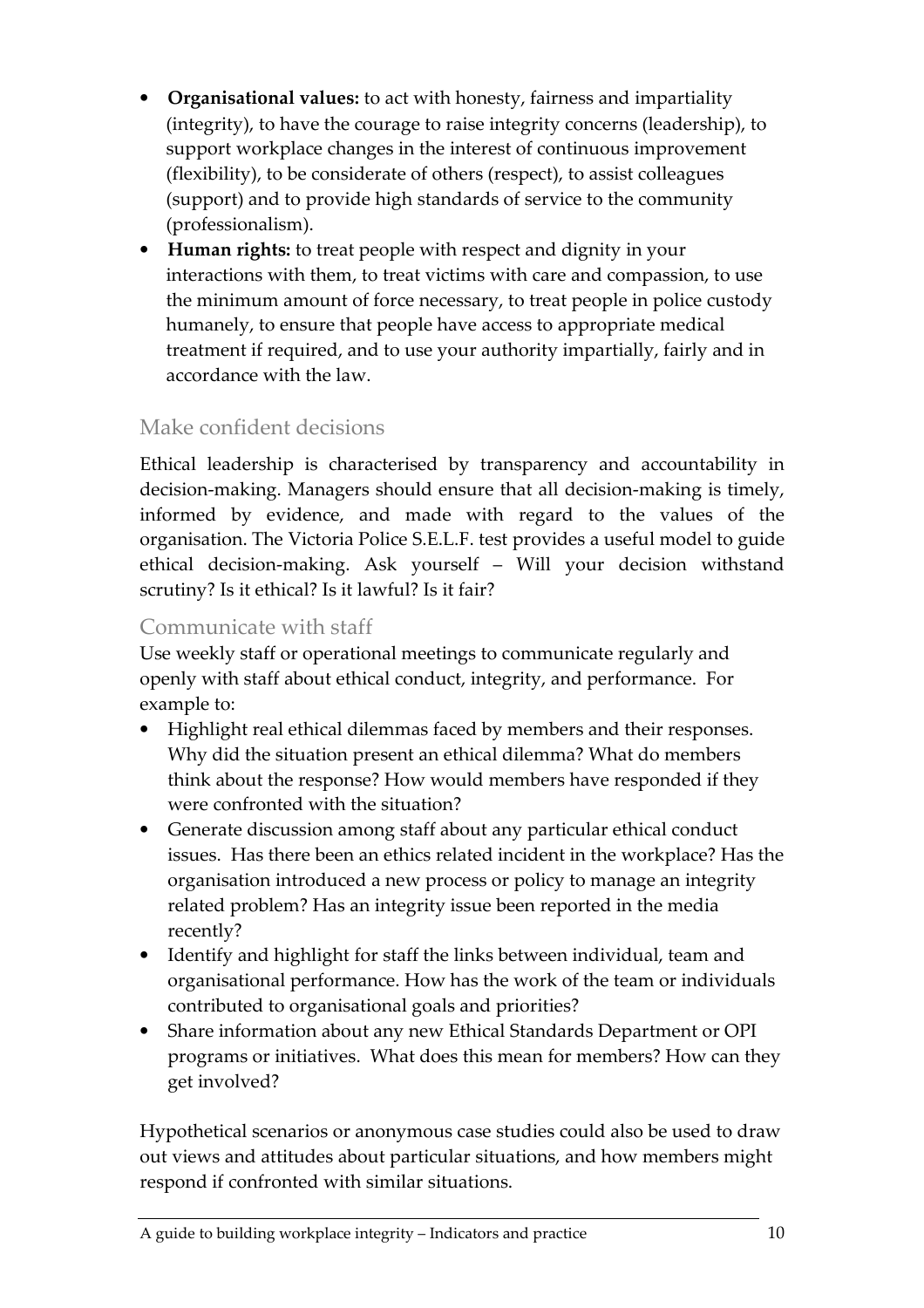### Value staff

Regularly remind staff about the positive and important contribution they make to the community, and how their individual conduct helps to build and maintain community partnerships. Reinforce the importance of staff continuing to be part of their local communities and networks. For example, by maintaining contact and common interests with friends and peers, and joining or remaining members of local sporting and community groups.

### Develop your skills

Maximise opportunities to develop your leadership skills in support of continuous improvement. This could include:

- enrolling in leadership courses offered by Victoria Police
- nominating yourself for internal and external working groups and committees
- identifying potential secondments or rotations to other units and sections
- undertaking further education through university, colleges and training providers.

It is important for managers to build on their learning through workplace coaching and mentoring.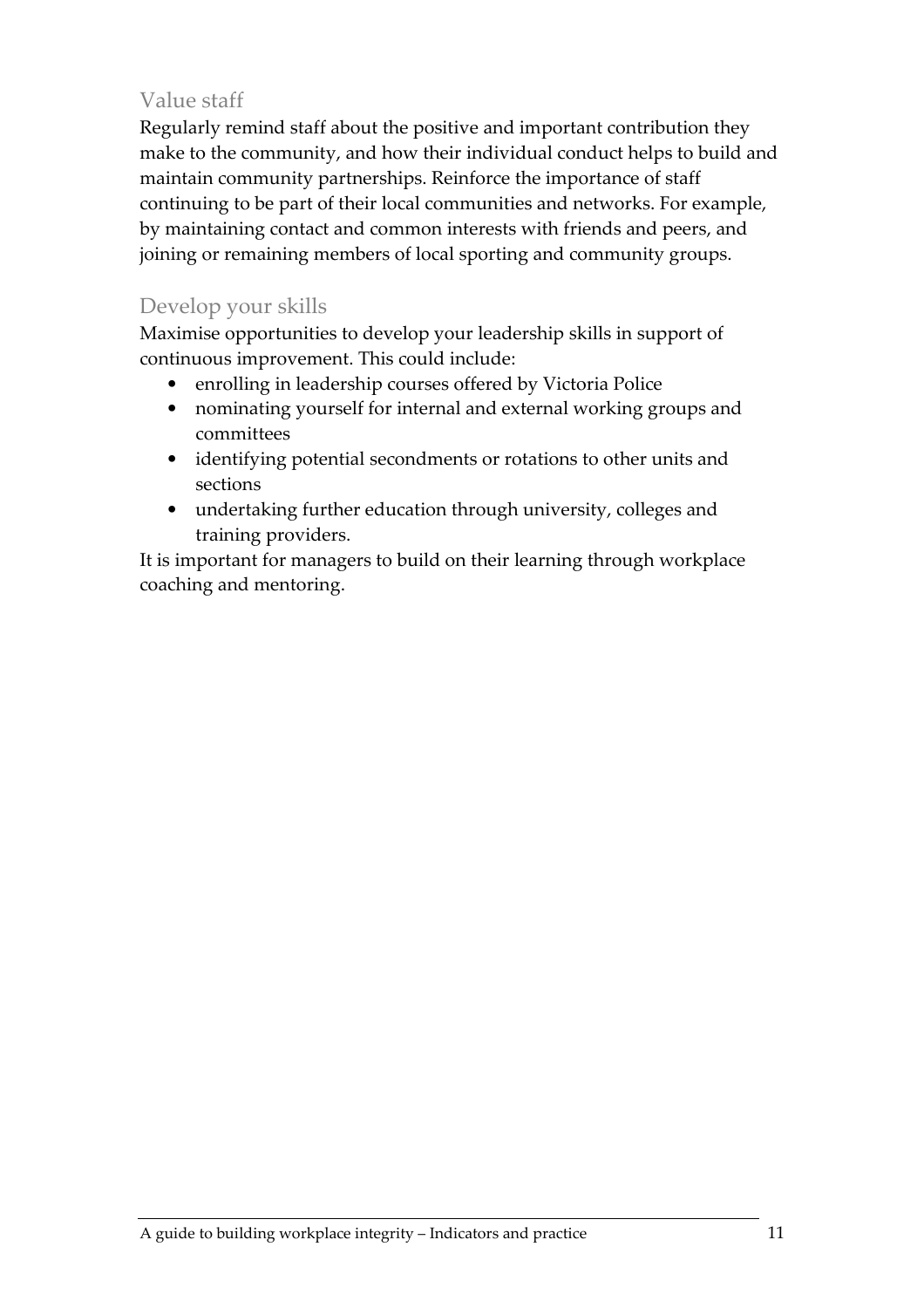# Active management and supervision

Ask yourself - Do I consider myself an effective manager and supervisor? Am I proud of how this workplace is managed?

### Achieving good practice

Managers are proactive in their management of staff and monitor staff performance by making use of a range of resources available to them. Effective managers know their staff and how they carry out their duties. They support the professional development of staff, and foster a continuous learning environment. Managers do not shy away from difficult discussions about staff performance, well being or integrity concerns. They take appropriate action when needed in the interests of the staff member, their colleagues, the organisation, and the wider community.

#### Use available management tools

Make use of available Victoria Police resources to manage staff, monitor team performance, build group cohesion and set the strategic direction of your team. Some of these resources include: Workplace Inspection Manual; My Station; ethical health planning guide; performance development assessments (PDAs); and professional development days.

#### Know your staff

Take an interest in your staff and be actively involved in the management of their work and how they do it. For example, know the background and work history of staff prior to their arrival at the station/unit, monitor and check the work progress of individuals, monitor compliance to policy and processes, and provide regular feedback on performance and conduct issues. Knowing your staff is about demonstrating respect and providing support in the workplace. You may also want to consider if your staff have any other skills or experience, which could benefit the team. For example, do they have any formal education or trade qualifications? Speak any second languages? Have other areas of expertise or interests?

#### Examine performance

A range of work performance and complaints data can help to identify potential performance and integrity issues in workplaces. For example:

- the outcomes of jobs attended by members
- the number of assault police or resist arrest charges
- use of force information
- characteristics and circumstances of complaints made against police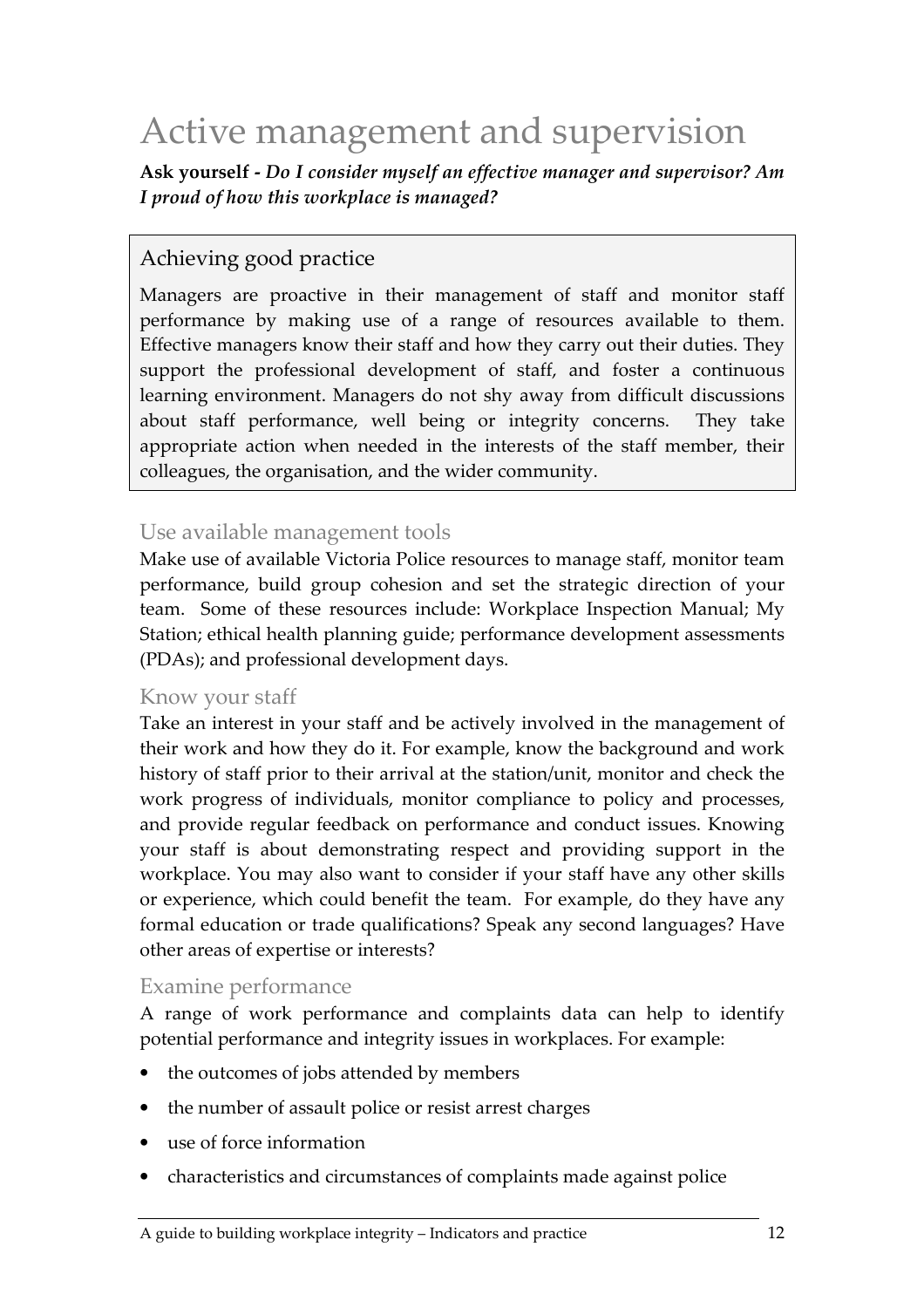• leave (sick, stress, or extended leave) information.

In addition, monthly People Compstat data produced by the Human Resource Department can be used to monitor trends in regions or departments, and to help identify any potential misconduct or management issues in these areas.

### Examine complaints

Complaints data can provide a useful indicator of performance and integrity concerns. While the number and type of complaints against staff will assist managers identify potential trends in behaviour, managers should also examine the findings of the complaints and the circumstances which preceded it. Consider what the trends in complaints data may be saying about your workplace. For example:

- Is a high number of complaints indicative of training issues, integrity concerns, workload issues, a dissatisfied community or vexatious complaints?
- Is a low number or absence of complaints indicative of professional performance or a community to fearful to make complaints?
- Are there certain times or certain places associated with high or low levels of complaints?
- Are there situational factors such as certain shifts or certain members working together associated with high or low levels of complaints?

Ethics and Professional Standards Officers (EPSOs) can assist managers with the provision and analysis of complaints data.

### Identify potential issues

It is good practice for managers to monitor the health and wellbeing of staff, and to act on any identified concerns early. Issues associated with health and wellbeing not only impact on staff performance but they can also impact on workplace integrity. For example research has identified a number of risk factors associated with integrity issues in the workplace. Managers should be mindful of these factors, and any changes in personal circumstances that might create personal stress or additional pressure on individuals. Some of these factors include: relationship issues (such as separation/divorce, extramarital affairs), financial and lifestyle factors (such as debt, gambling, alcohol or drug use), and workplace issues (such as sloppy work practices, change in work performance, dissatisfaction with work or colleagues, secondary employment). The Ethical Standards Department (Risk and Research Unit) can prepare risk assessments on individual employees, and help to develop early intervention and support strategies. Support services provided by the Human Resource Department can also assist staff manage health and wellbeing issues.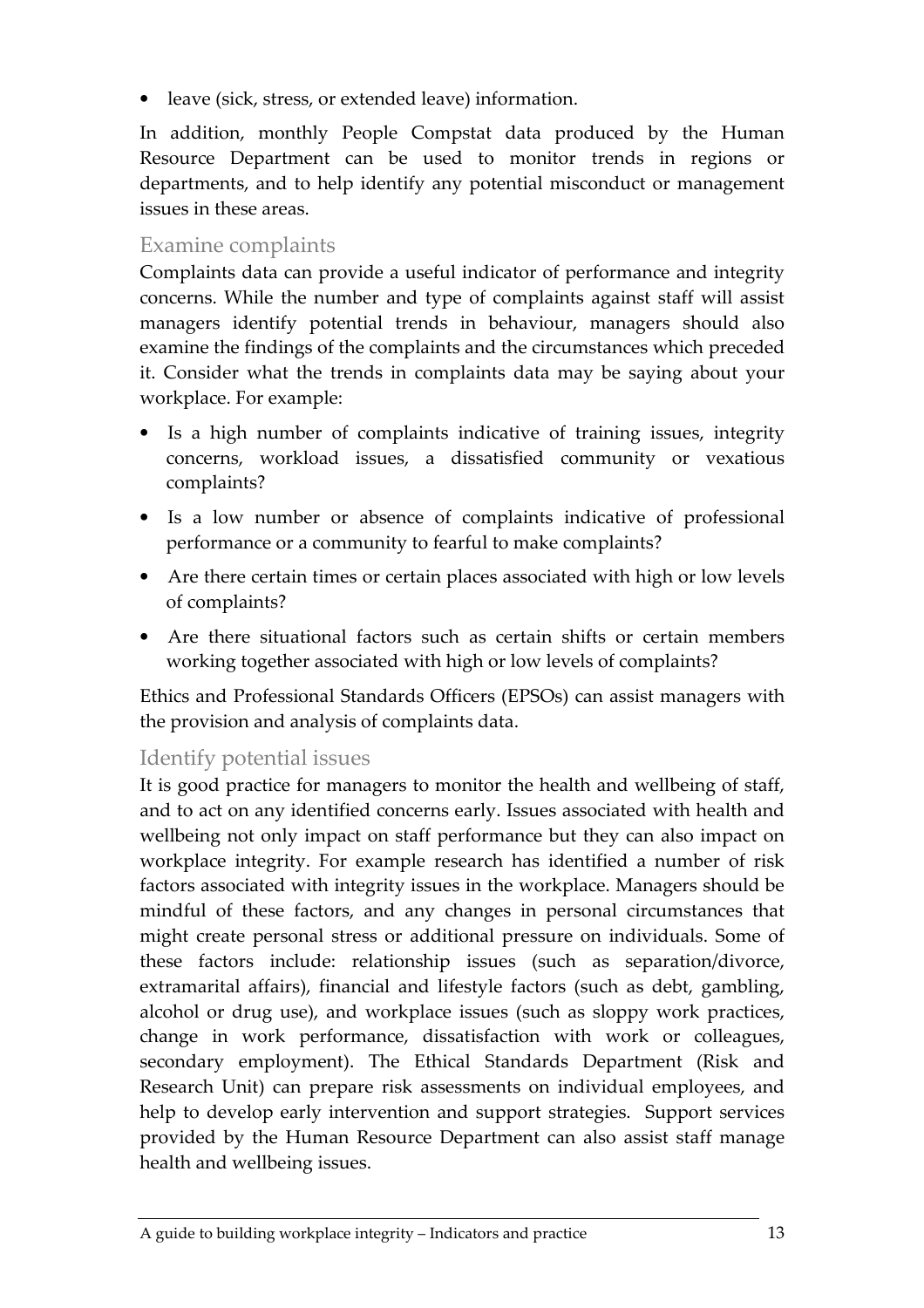#### Foster continuous learning

Managers should foster an environment of continuous learning. Use performance management processes to help identify opportunities to develop staff. For example, include measures related to professional conduct, ethical leadership and ethical decision making in staff PDAs. Relate items from PDAs to regional and departmental ethical health planning.

#### Be available

Make yourself available to staff. Establish open and regular channels of communication with staff to help foster trust and build confidence. Create formal and informal opportunities to discuss work performance, ethical conduct issues or other concerns.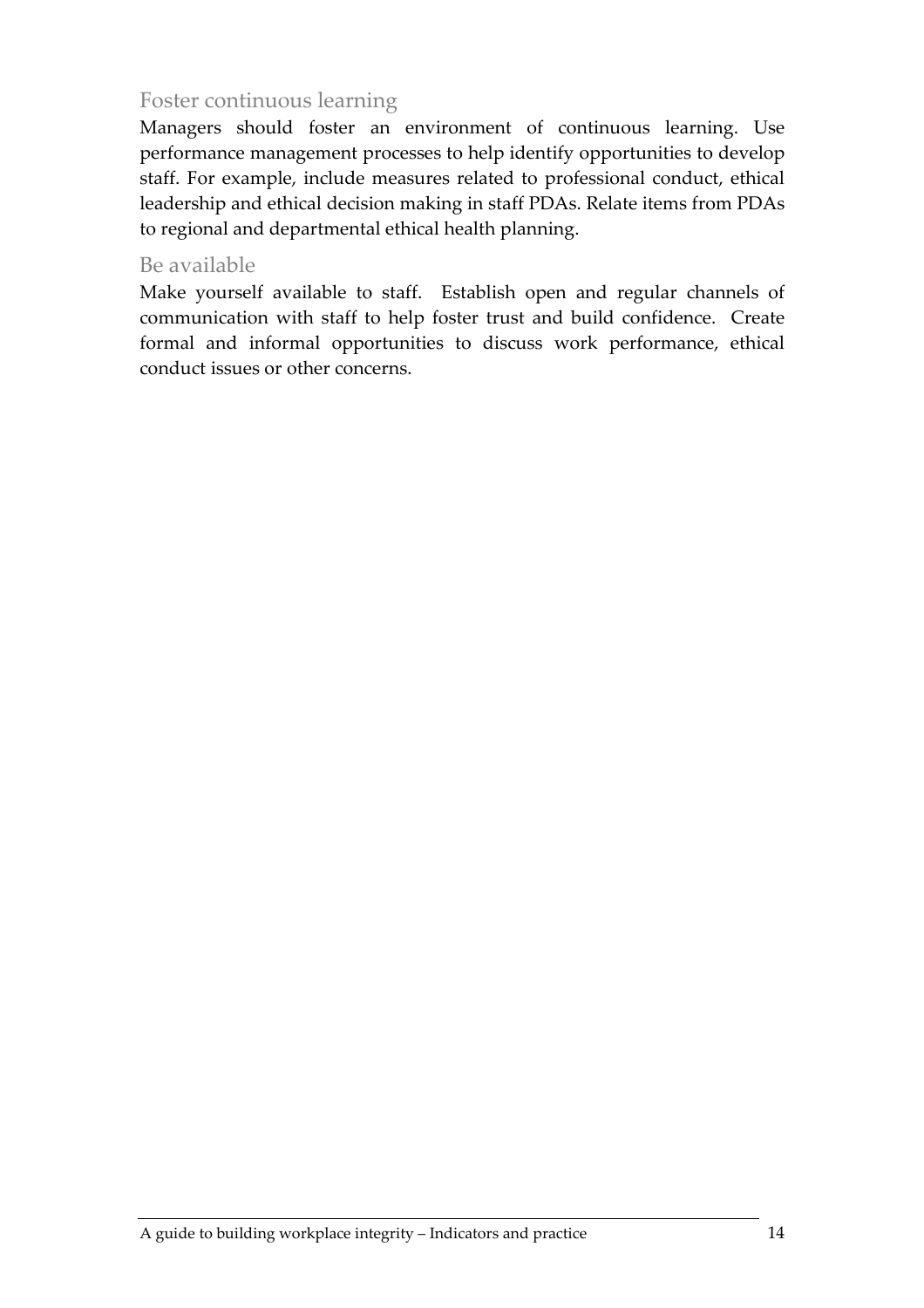# The right people

Ask yourself - Am I confident my staff carry out their duties in accordance with the expectations of Victoria Police? Am I proud of the service they provide to the community?

## Achieving good practice

The attitudes, behaviours and responses of staff demonstrate a commitment to organisational values and goals. Ethical conduct prevails in the workplace, and staff take responsibility for building a professional workplace. Staff at all levels take action when needed. They act to prevent misconduct and improper behaviour, they raise integrity concerns, and they do not support destabilising attitudes and behaviours. Staff know what the organisation expects of them, and carry out their duties in accordance with these expectations. Staff feel valued and supported in the workplace.

#### Promote the code of conduct

Ensure the code of conduct is available to and understood by staff.

### Adopt values

Widely promote the organisational values and their meanings in the workplace. For example, generate discussion at team meetings about the application of values in the workplace, use corporate screen savers, posters in the workplace, signature blocks on emails, and workplace newsletters. Consider rotating or changing the methods used to highlight organisational values regularly.

### Embed shared responsibility

Educate staff about shared or mutual responsibility in the workplace. Shared responsibility involves understanding how your role contributes to the organisation. It involves a deliberate effort to actively contribute to and support a positive and professional work environment. In other words, it's about participating in your workplace and taking some responsibility for your own and the organisation's development. For example, encourage staff to take responsibility for professional development, to raise integrity concerns, to identify ways to improve how things are done, to actively participate in team meetings and performance management, and to develop partnerships with the community.

#### Share community expectations

Flexibility in the workplace includes being able to respond to the needs of the community and adapting to change. Managers and staff should be active in building positive partnerships with the community. Consider inviting a range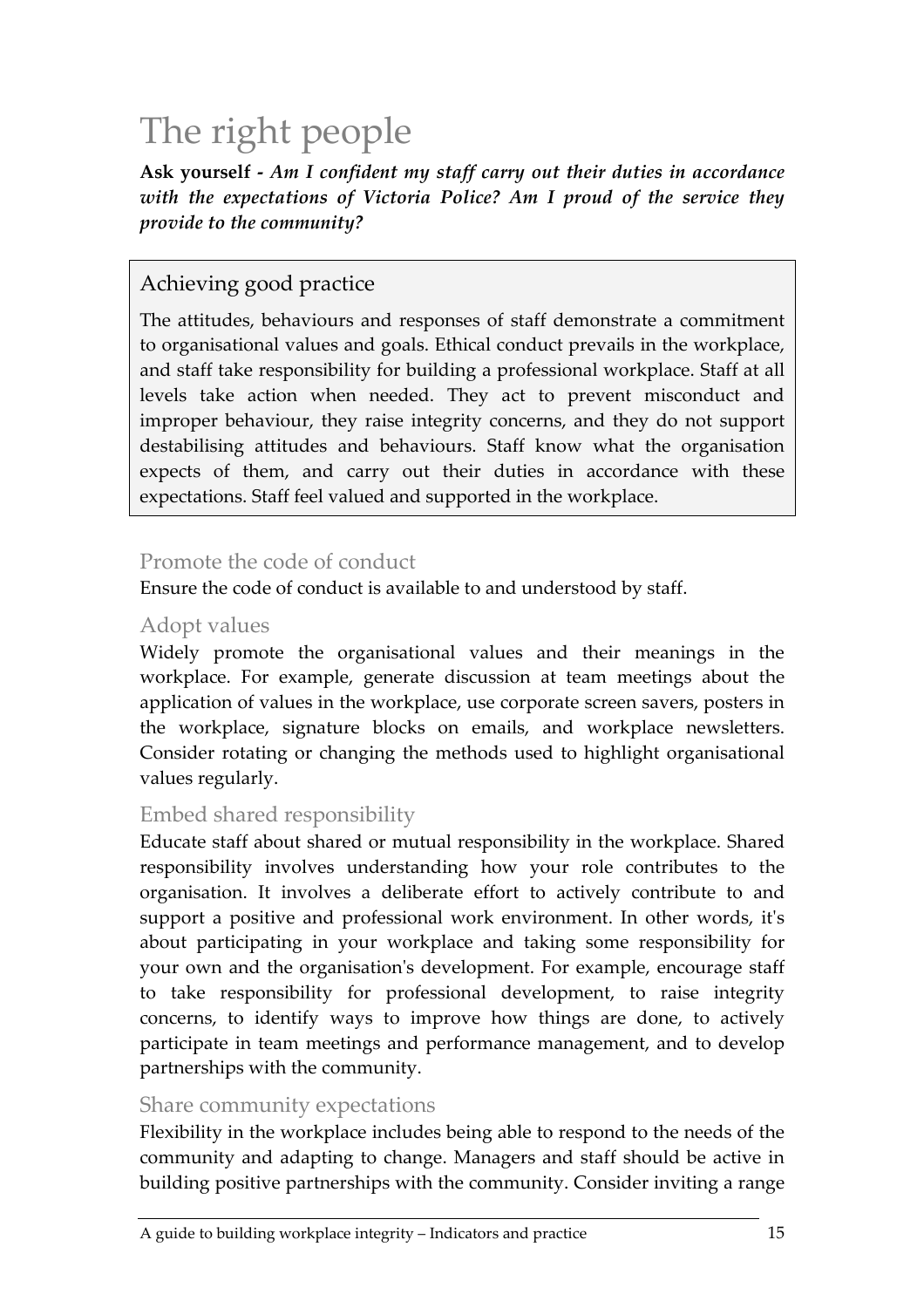of stakeholders - such as members of your local community and multicultural groups - to address staff about community expectations and ways to strengthen relationships.

### Educate staff about ethical responsibilities

Educate staff and ensure that they understand their ethical responsibilities in the workplace – for example:

- their legal and organisational obligation to report improper conduct, misconduct and corruption
- to respond to situations with regard to the charter of human rights and Responsibilities. For example, by applying the law equally and without discrimination, by treating people with consideration and compassion, and by using force only when necessary.
- to disclose conflicts of interest, secondary employment, the receipt of gifts and benefits, and any declarable associations etc.

### Encourage continuous learning

Managers and staff are responsible for personal and professional development. Promote this message in the workplace and encourage staff to take responsibility for their development and learning. For example, encourage staff to show initiative and seek out professional development opportunities. This could include nominating themselves for committees and working groups, enrolling in higher education or private training courses, and taking up secondment or scholarship opportunities.

### Practice ethical decision making

Introduce scenario based training to educate staff about making ethical choices. Scenario based training and group exercises can be developed in consultation with the Ethical Standards Department, the Education Department and the Office of Police Integrity. These units can help to develop scenarios relevant to the work of particular individuals or work units.

### Identify role models

Identify people within the organisation to act as role models and mentors to help staff develop ethical leadership skills. Role models could act as peer support members for staff, co-ordinate and participate in ethics based activities or organisational campaigns, or 'buddy' individual members.

### Learn from mistakes

Develop a 'lessons learned' environment where staff can learn and develop from experience. This can be achieved by identifying and discussing with members how mistakes or errors of judgement could have been managed better, using scenarios to help individuals and teams develop appropriate responses to situations, discussing the findings and outcomes of investigations and anonymous case studies, and encouraging staff to reflect on any complaints made against them. The Police Integrity Initiatives Unit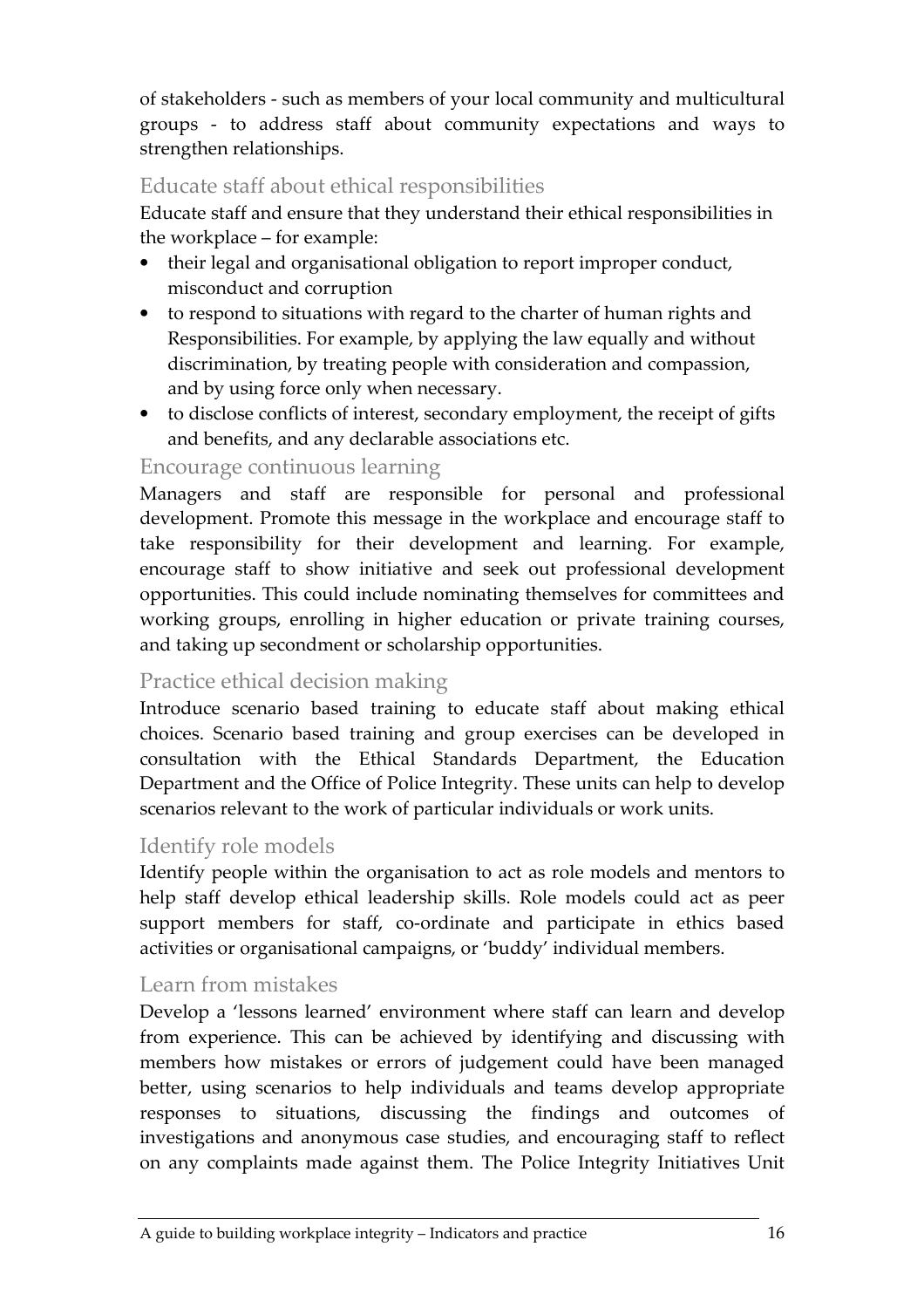and the Office of Police Integrity can provide advice on developing lessons learned activities.

#### Act to prevent

Acting with integrity means that staff must act with honesty and with moral strength and courage. Foster an environment where staff feel comfortable to speak up and intervene when needed. For example, encourage and support staff to get involved when confronted with ethics or integrity related issues. This includes acting to prevent colleagues from making poor or unethical decisions providing constructive feedback on conduct or performance, and not supporting negative or destabilising influences in the workplace.

#### Acknowledge staff

Regularly reward and recognise ethical conduct in the workplace. Rewards and recognition schemes can be formal or informal processes. For example, it may range from a personal acknowledgement or letter to an individual, presentation at a staff meeting, an announcement made through an email advisory, an article in the Police Gazette, presentation of a Chief Commissioner's award, or recognition through professional and ethical leadership awards. Professional development assessments should also be used to recognise and reward ethical leadership, conduct and integrity.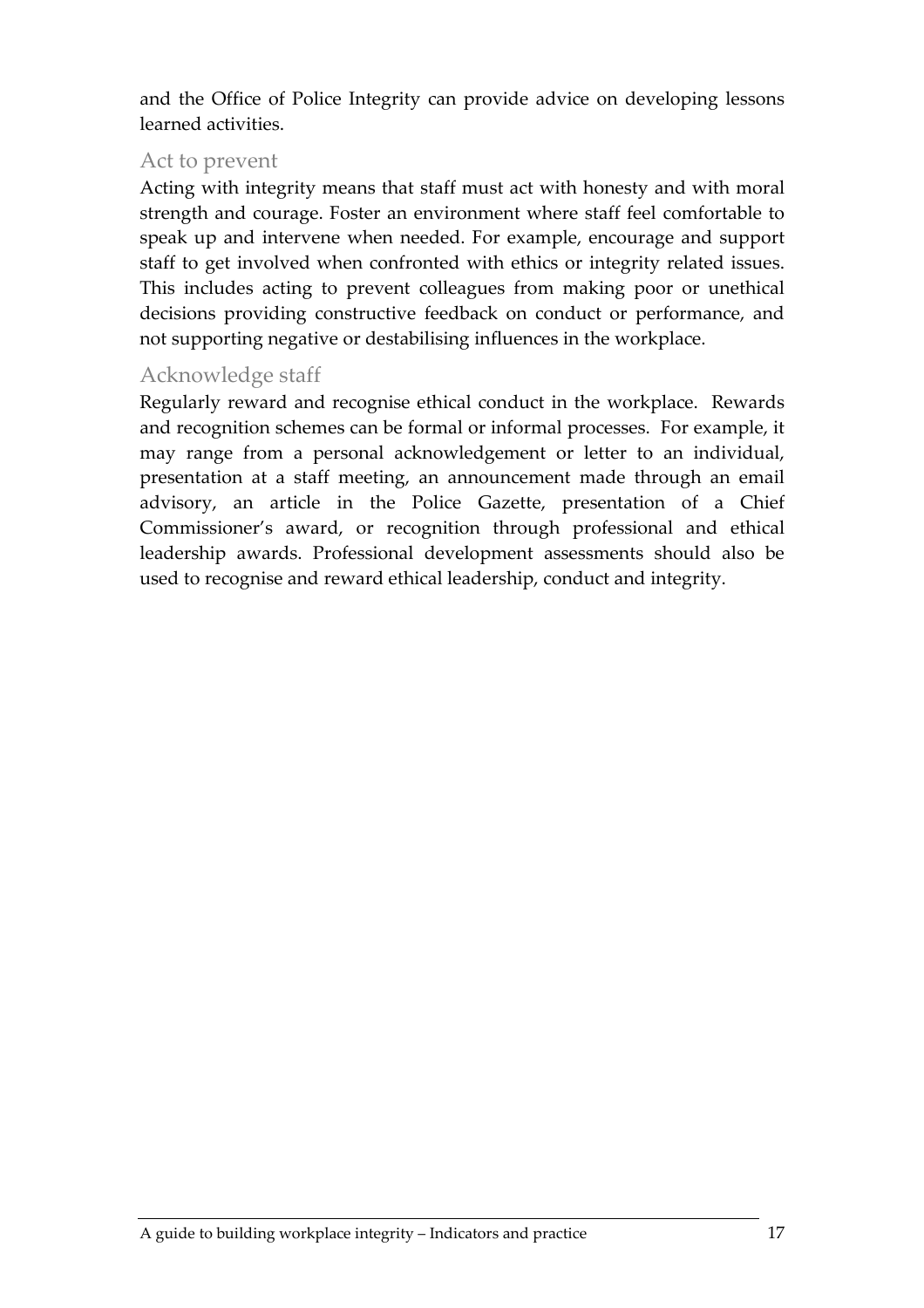# Effective processes

Ask yourself - Does my workplace have good local processes? Am I confident my staff understand and are complying with their workplace obligations and responsibilities?

### Achieving good practice

Processes for identifying and managing risks in the workplace are effective, and specific attention is paid to issues which have been associated with integrity issues. Staff are aware of and understand these risks. There is a high level of compliance with workplace policies and processes. Processes are well documented, regularly reviewed, and updated in consultation with staff to meet the changing nature of policing. Integrity is not an additional learning and training component it forms part of the learning and training process. The workplace learns from its experiences.

#### Consult with staff

Consult with staff to review and update workplace policies and processes. This may include introducing an annual or regular staff consultation process, holding an open staff forum or inviting staff to make comments by email. Ensure policies and procedures are well documented.

#### Conduct risk assessments

Undertake a risk assessment in your workplace: identify potential risks to individuals, workplaces or the organisation, prioritise these risks, assess the likelihood of the risk occurring; calculate the consequences of the risk occurring, and implement ways to minimise or prevent the risk from eventuating. Guidance on conducting a risk assessment can be found in the Victoria Police Risk Management Manual.

#### Monitor trends

Monitor emerging ethical risks by conducting regular environmental scans. This could include monitoring local trends and issues and developing workplace responses to these potential risks.

#### Reinforce policies

Reinforce policies and processes for managing those issues and risks that have been associated with improper conduct, misconduct and corruption. For example:

- Receipt of gifts and benefits
- Access and release of confidential information
- Secondary employment of staff
- Declarable associations
- Conflict of interest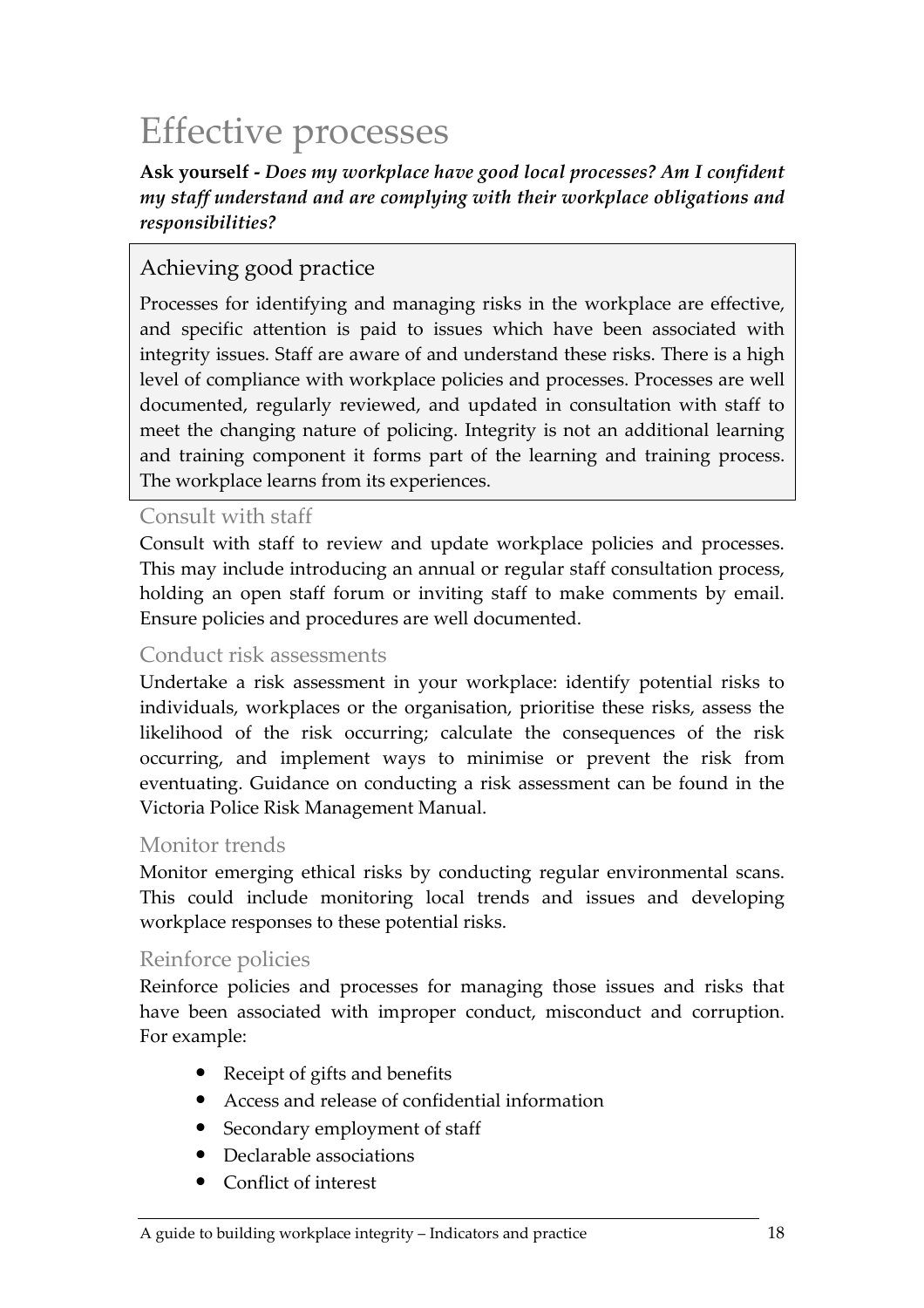• Use of force

Ensure that staff understand the issues and risks relating to each area, the policies and processes for managing these situations, their responsibilities for ensuring compliance, and where to go to for advice or more information.

#### Monitor compliance

Managers have a responsibility to monitor staff adherence to policies. Consider the development of local procedures or practices to assist staff to meet their ethical responsibilities and obligations. Completing an ethical health plan for your workplace will help you better manage these risks. Ethical and Professional Standards Officers can also assist in the preparation of this plan.

#### Conduct audits

Conduct regular workplace audits to ensure that staff are complying with their obligations under organisational policies, and that procedures in relation to risk management areas are being adhered to. Use available audit tools and checklists to ensure that your workplace is consistent with good practice. For example, the Office of Police Integrity has developed a toolkit for assessing the condition of police cells having regard to human rights, and a self-check for interacting with sex workers.

#### Engage support

Enlist the support of your Professional Development Committee, the Education Department, the Ethical Standards Department and the Office of Police Integrity to conduct training and education sessions on policy and risk areas for staff.

#### Manage exiting staff

Workplace exit processes are just as important as workplace induction processes. Good exit processes are reflective of respectful and supportive workplace. Strategies to consider as part of exit processes include:

- conducting informal exit interviews or debriefs with staff to learn more about their experiences in the team, what works well and what could be improved within the workplace
- recognising and thanking staff for their contribution to the team
- convening a farewell function for staff
- offering and providing support for future personal and professional development (for example as a mentor, coach or referee).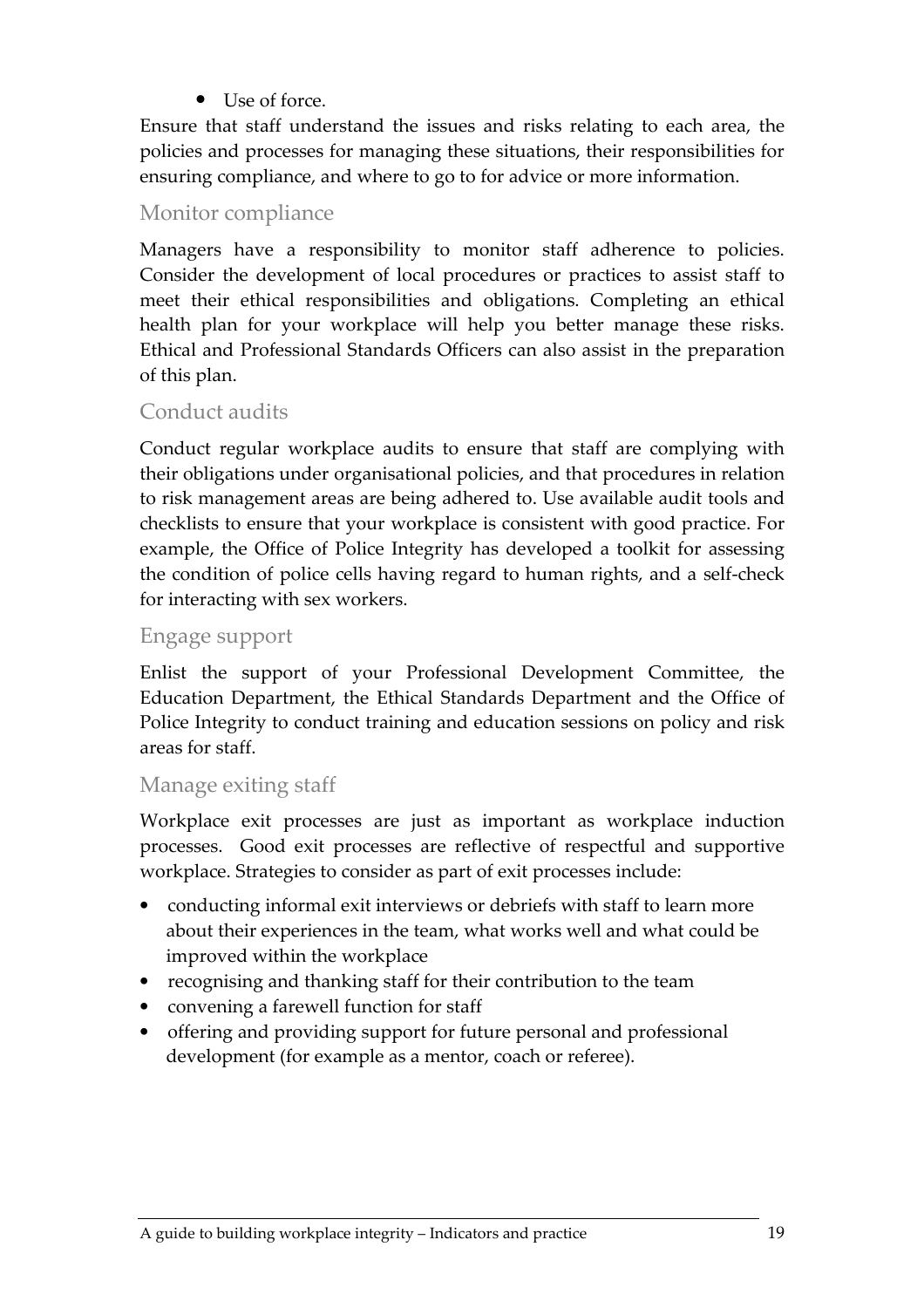#### Include ethics and integrity

Ensure ethics and integrity are included in all workplace education, training and practice. Introduce specific ethics and integrity training for staff assigned to high-risk misconduct areas.

#### Use scenarios

Run a series of training scenarios or coordinated exercises to test risk management operating procedures. Consult with the Ethical Standards Department or the Office of Police Integrity to assist with the development of scenarios.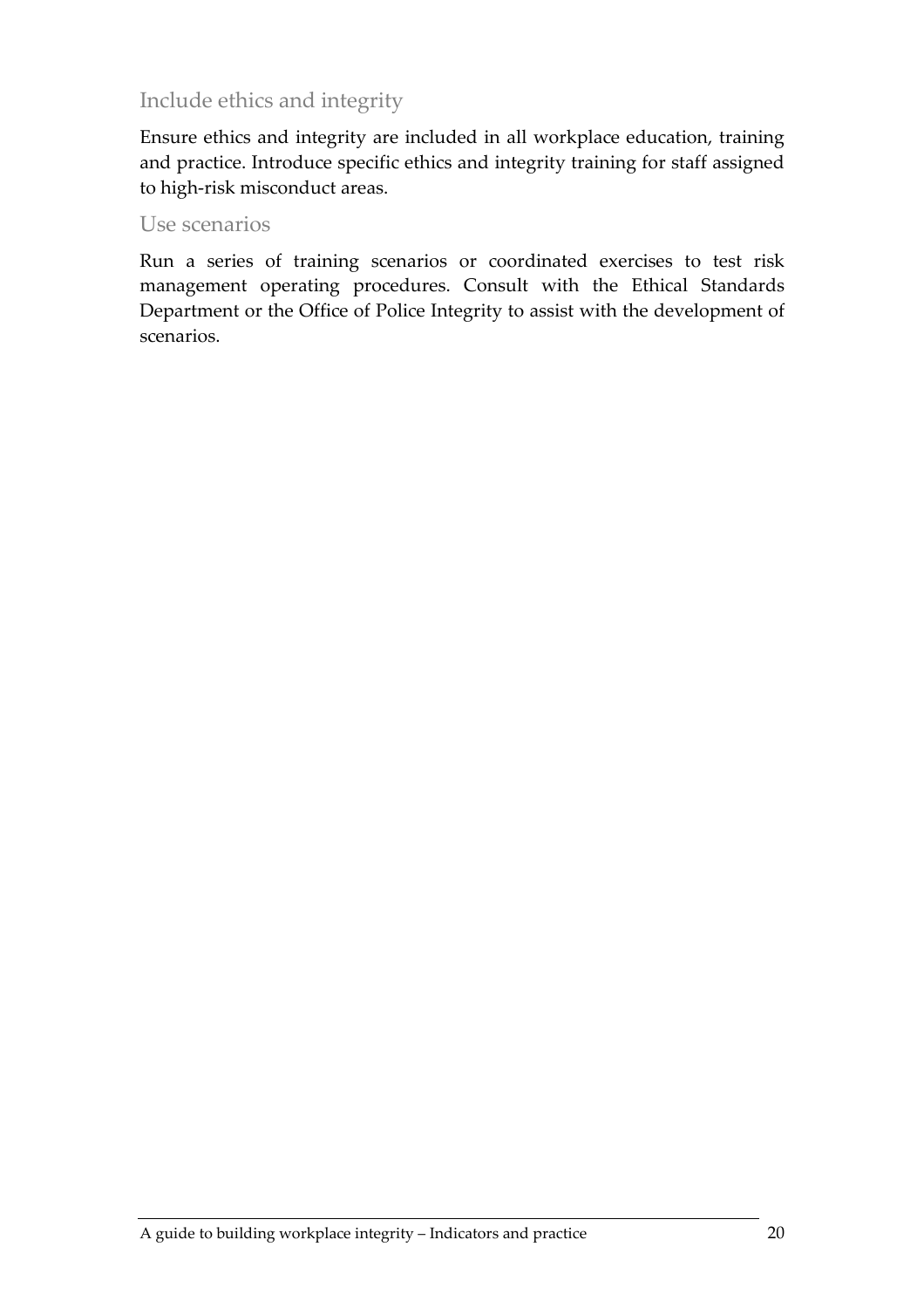# Confident professional reporting

Ask yourself – Am I confident my staff will act on integrity concerns? Am I comfortable with how integrity concerns are raised and managed in my workplace?

### Achieving good practice

Staff accept their responsibility to report misconduct. They are familiar with the reporting process and are confident that something will be done about the matter. Staff are supported in the workplace, and know they can make reports without fear of intimidation, reprisal or pressure from others not to do so. A strong internal reporting culture serves to maintain high professional standards within the organisation, and contribute to its continuous improvement. Integrity concerns are managed in the interests of the individual, the organisation, and the public.

#### Share responsibility

Maintain and promote the key message that all staff have a responsibility to ensure the ethical health and professional standards of the workplace. For professional reporting, this includes staff having the courage to raise integrity concerns with colleagues, to report improper conduct, to support colleagues, and to cooperate with investigators.

#### Encourage professional reporting

All members of Victoria Police are obligated to report improper conduct, misconduct and corruption. These obligations are set out in the Police Regulations Act 1958, the Victoria Police Manual, and the Code of Conduct and are designed to safeguard the integrity and professionalism of Victoria Police. Consider a range of ways to promote these obligations, such as organisational posters, the intranet and the Police Bulletin. Display OPI professional reporting posters.

#### Enable reporting

Educate staff about the process for reporting integrity concerns. The Police Regulations Act 1958 states that all reports of serious misconduct must be made to a member of more senior rank to the reporting member. Other avenues for staff to report include supervisors and managers, the Office of Police Integrity, designated people or units within Victoria Police departments, the Internal Witness Support Unit and Ethical and Professional Standards Officers.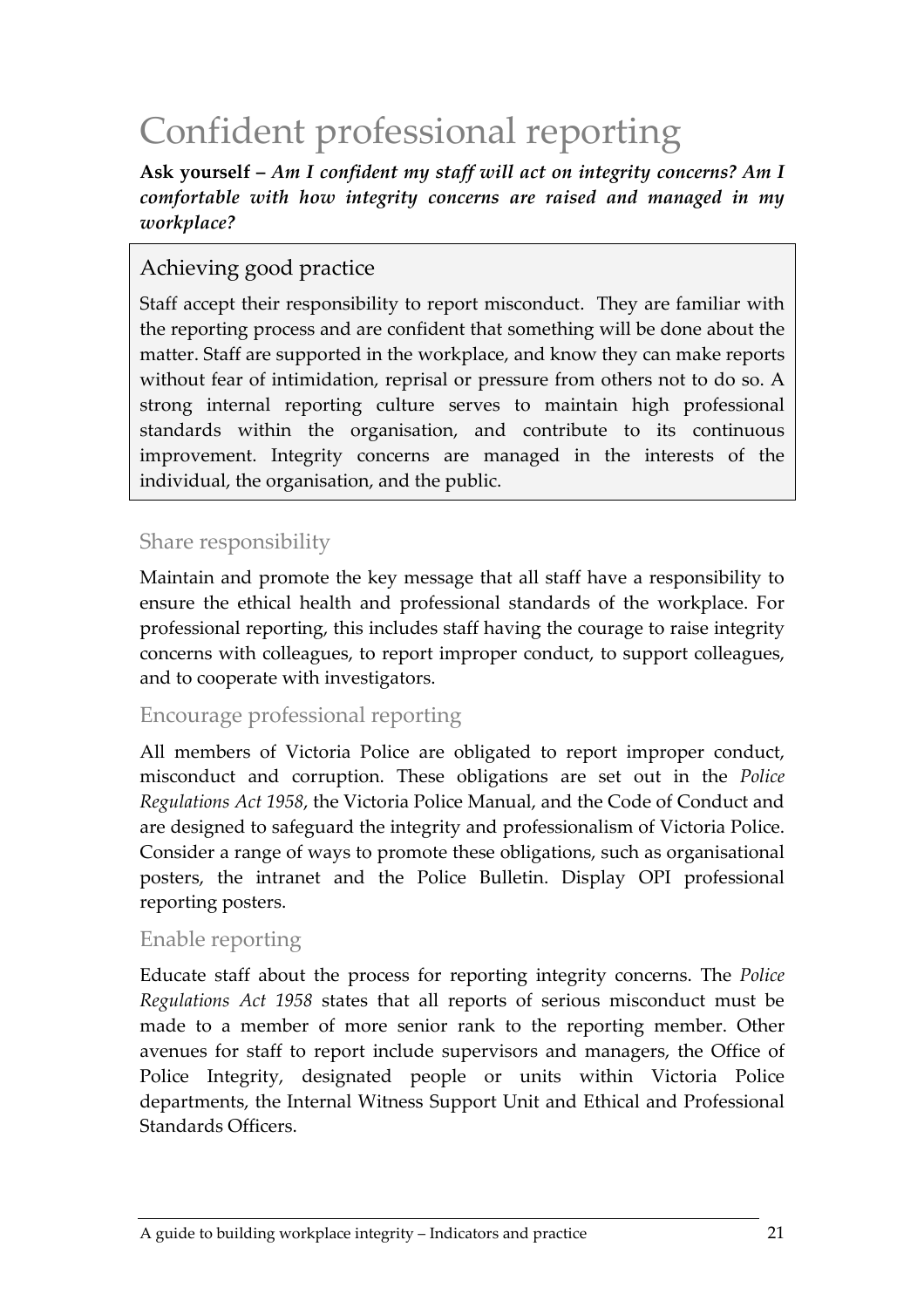#### Know your responsibilities

Ensure you are aware of your reporting responsibilities, and are adequately trained and skilled to support the maintenance of professional standards. For example, you are aware of the reporting process, how to manage internal reports fairly and impartially, how to protect and support staff, how to deal with negative influences, and how to manage conduct or integrity issues.

#### Create a safe reporting culture

Maintain a safe reporting environment in which staff feel confident to report integrity concerns. For example, let staff know that you will act on any reports of improper conduct, misconduct and corruption. Encourage and support staff by sharing stories or examples of issues that have been confronted in the workplace and the outcomes of these issues.

#### Monitor health and wellbeing

Managers have a responsibility to monitor the health and wellbeing of staff – especially those who have made complaints or internal disclosures about police conduct. Indicators that might suggest staff are experiencing stress or pressure in the workplace include changes in personality (such as socially or professionally withdrawn, depressed or unhappy), changes in work performance (such as a lack of motivation or interest, errors or mistakes), and absenteeism. Managers should ensure that staff are aware of and have access to appropriate support services – such as Internal Witness Support Unit - and that the confidentiality of internal witnesses is not compromised.

#### Support staff

All staff have a right to feel comfortable and safe in a professional and respectful workplace. Be mindful of any destabilising influences such as people who may obstruct the complaints process or people who may victimise or harass those who make internal complaints. Intervene to prevent and redress any instances of retribution, payback or harassment. It is essential that these influences are dealt with immediately and that negative attitudes and behaviours are not encouraged or supported by staff.

Reinforce the consequences for staff who may victimise, harass or bully colleagues who make complaints. This is set out in the Police Regulation Act 1958. Any victimisation of harassment of internal witnesses must be reported to the Ethical Standards Department.

#### Seek feedback

Seek confidential feedback from complainants about the reporting process – for example through an informal discussion or debrief – and respond to any identified issues. In particular, ask for feedback on your management of the matter, treatment by colleagues, and how the process or type of support could be improved for staff.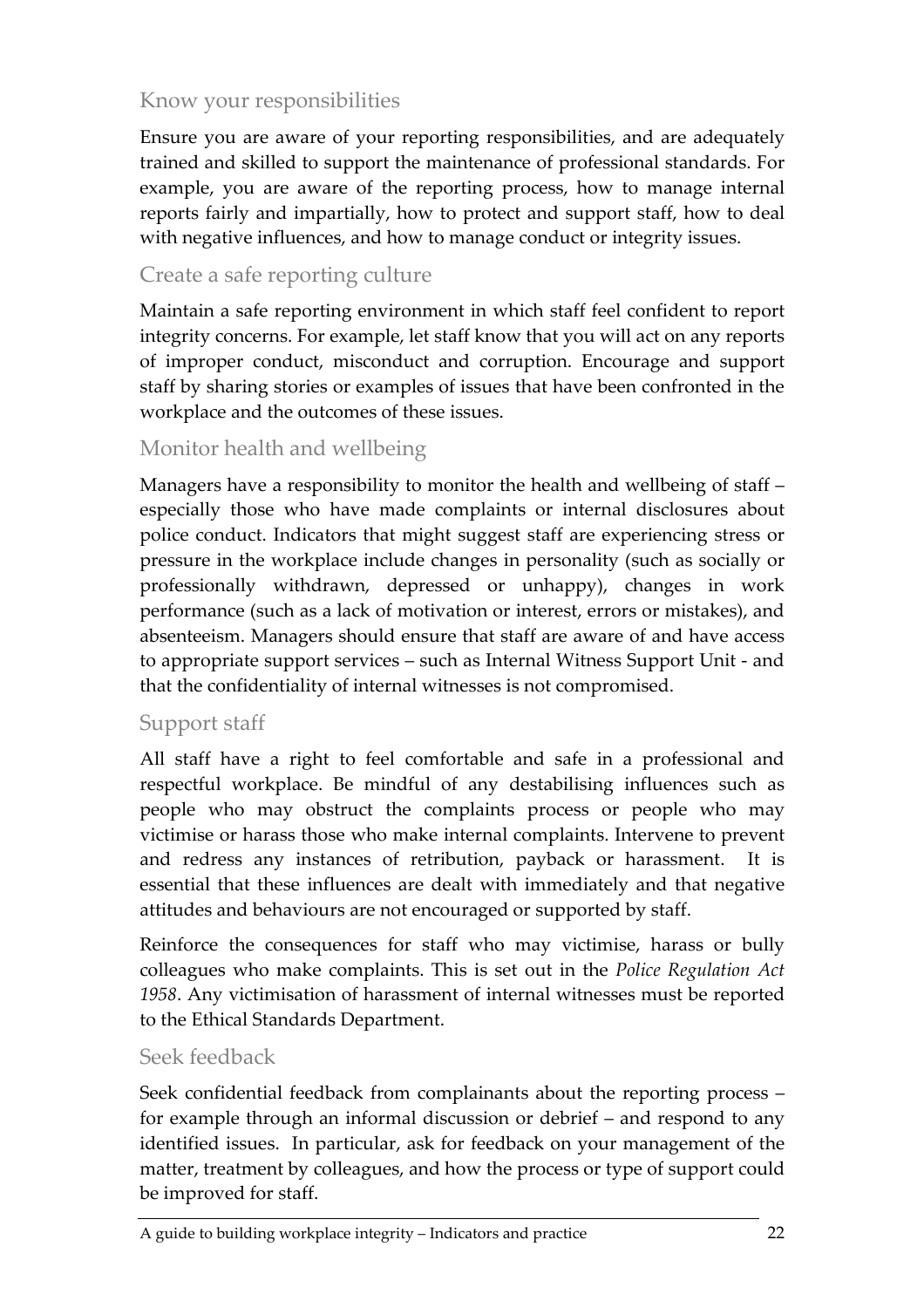#### Enlist support of PDCs

Support the role and authority of Professional Development Committees to provide ethical leadership and improve professional standards within workplaces.

#### Review complaints handling

Review your local complaints handling processes to ensure they are consistent with restorative justice principles and the Management Intervention Model. This includes an emphasis on early intervention and performance management when dealing with complaints or misconduct issues, and supporting the Ethical Standards Department in matters involving members whose conduct is incompatible with Victoria Police.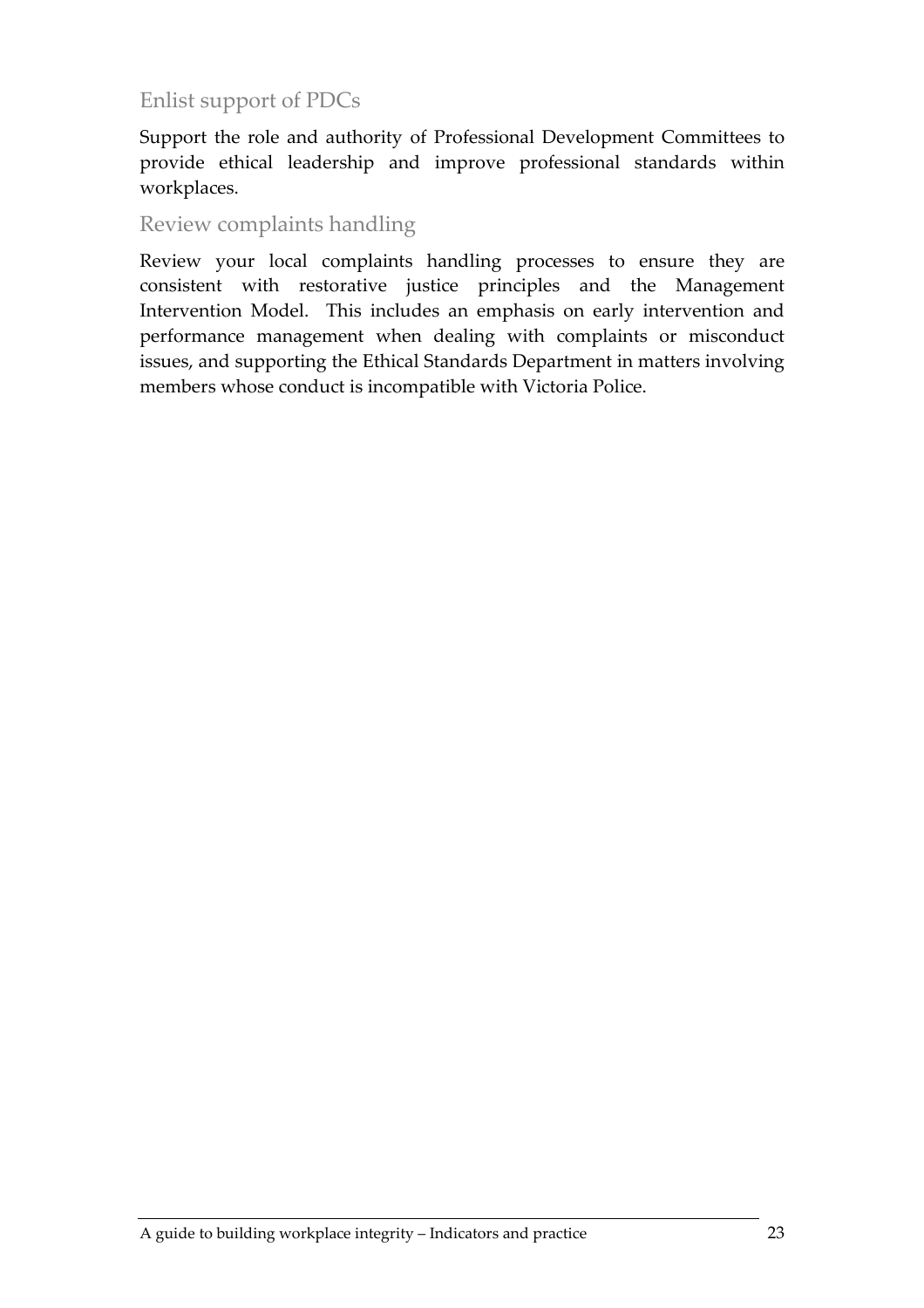# Workplace integrity resources

### OPI Online Resources

The following resources can be accessed via the OPI website (www.opi.vic.gov.au).

- Talking about integrity: A guide for police managers
- Promoting Integrity Awareness Group Activity: a Kit for Facilitators
- OPI Fact Sheet: Misconduct and Corruption
- A Fair and Effective Victoria Police Discipline System
- Improving Victorian policing services through effective complaint handling
- Policing and Human Rights: standards for police cells
- Interacting with Sex Workers: a good practice guide and self check

OPI's Prevention and Education Unit can provide advice and assistance on building corruption resistance, including presentations to managers and staff. Contact the Unit at 8635 6188.

#### Victoria Police Resources

Listed below are some resources that members of Victoria Police may find useful. Links and contact information for each of these resources can be found on the Victoria Police intranet. For further information, please contact the Ethical Standards or Human Resources Departments.

- Victoria Police Code of Conduct
- Victoria Police Code of Ethics (and SELF Test)
- The Way Ahead
- ESD Ethical Health Strategy
- A Guide for Regional and Departmental Ethical Health Planning
- Ethics and Professional Standards Officers
- Rights and responsibilities of Victoria Police Employees when involved in an internal investigation
- Rights and responsibilities of Victoria Police when speaking to OPI
- Lessons Learnt
- Internal Witness Support Unit